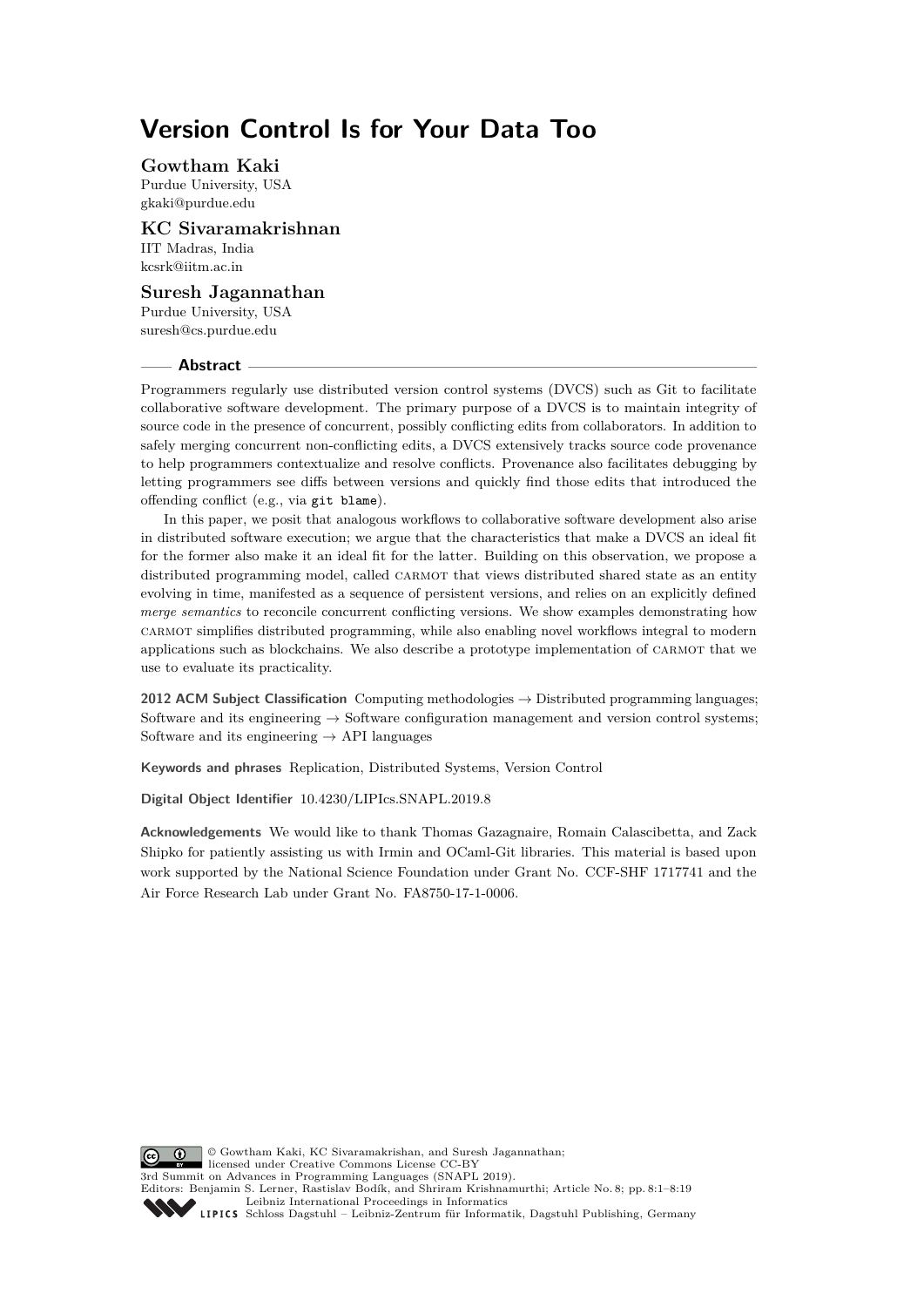#### **8:2 Version Control Is for Your Data Too**

## **1 Introduction**

Building distributed applications is hard. The crux of the problem is the management of concurrent updates to distributed shared state that maintain user-level invariants and properties. The problem is especially pronounced in the context of modern data-intensive applications, which replicate large amounts of data across geographically diverse locations to enable trust decentralization, guarantee low latency access to state, and provide high availability even in the face of node and network failures. In general, these systems allow each replica instance of a distributed application to concurrently accept updates to shared data, which could potentially conflict with other updates, and consequently violate data integrity. In addition, transient faults in the underlying network, such as network partitions, message reorderings etc., can yield counter-intuitive anomalous executions that are hard to predict and even harder to preempt [\[9,](#page-16-0) [25,](#page-18-1) [15\]](#page-17-0). While conventional concurrency control criteria, such as linearizability and serializability, are designed to preclude such executions, applications are reluctant to impose them given their prohibitive cost in a distributed setting (an observation succinctly captured in the CAP theorem [\[12\]](#page-17-1)). Instead, applications mostly operate within the weak guarantees provided by an asynchronous state replication model, occasionally resorting to stronger forms of concurrency control for "risky" operations, using *ad hoc* and error-prone reasoning to distinguish between them. Another available alternative is to restructure applications around a library of distributed data structures that are carefully designed by experts and proven to be correct under an asynchronous distributed setting<sup>[1](#page-1-0)</sup>. Such re-engineering, however, may not always be feasible since applications often use bespoke data structures to serve specific needs. Consequently, the cognitive overhead in building distributed applications remains high, limiting program development to distributed system experts.

It may therefore come as a surprise to note that programmers, as humans, are exposed to the complex realities of distributed computing almost on a daily basis, and they seem to be doing just fine. Almost all programmers these days use some form of a distributed version control system (DVCS), such as Git or Mercurial, and when doing so, emulate the logic of a distributed application consciously or otherwise. A DVCS lets a programmer safely *merge* concurrent *versions* of source code created by her collaborators working independently and concurrently, fork-off her own *branch* from any existing version to work in isolation, group together multiple related changes as a single *commit* to be pushed to a *remote*, look at the provenance information to understand how the code has evolved across multiple versions, and track which collaborator is responsible for which piece of code. The overwhelming adoption of DVCS as a paradigm for distributed and collaborative software development is indicative of the utility of the model it supports. Much of its attractiveness stems from the intuitive mental picture it offers the developer to reason about the integrity of source code as it evolves in the face of concurrent modifications.

In this paper, we ask whether the benefits of DVCS can be transplanted to manage *data* in addition to source code. In particular, we propose the thesis that building safe distributed applications would be dramatically simpler if concurrent conflicting updates to application state are explicitly recognized and resolved, rather than preempted. Supporting this thesis requires addressing a number of challenging questions: (a) How can the provenance of data be systematically exploited to automate the resolution of merge conflicts? (b) Would the

<span id="page-1-0"></span><sup>1</sup> Analogous, for example, to carefully designed lock-free data structures in a concurrent programming language [\[24,](#page-17-2) [13\]](#page-17-3)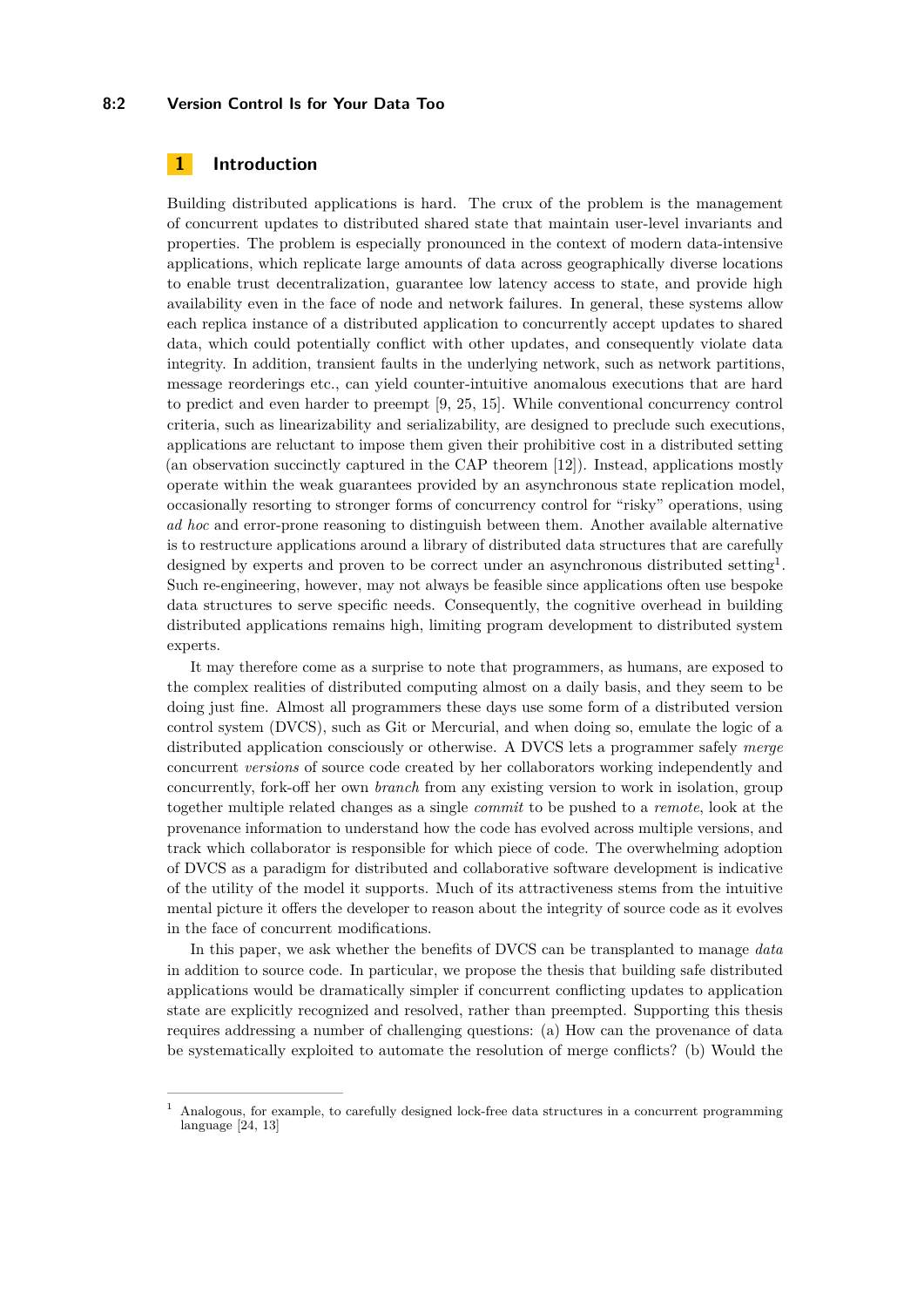```
module Counter : sig
  type t
  val zero: t
  val add: int \rightarrow t \rightarrow t
  val sub: int \rightarrow t \rightarrow tval read: t \rightarrow intend = struct
  type t = intlet zero = 0let add x v = v + xlet sub x \, y = y - xlet read v = vend
```


**(a)** Counter data type in OCaml





ability to fork-off a version of the state, and group together multiple changes to the state as a single commit give useful transactional semantics? (c) Can we generate sufficiently high-level provenance data to serve as a transaction ledger and satisfy the auditing requirements of emerging applications such as those built on distributed blockchains ledgers? It is to explore the answers to these questions that we conceived carmot- a distributed programming model build around the same concepts as distributed version control systems.

At the core of CARMOT is the principle that any data structure that ascribes a well-defined merge semantics to merge its concurrent versions becomes a distributed data structure. Our experience with DVCS informs us that provenance information greatly helps in contextualizing merges and resolving conflicts. True to that spirit, CARMOT allows a data structure to define a merge semantics for its concurrent versions in the context of their *lowest common ancestor* (LCA) version, resulting in a three-way merge. Thus, any ordinary data structure equipped with a three-way merge function becomes eligible to be a distributed data structure. As we describe in Sec. [2,](#page-2-0) the simplicity of this criterion lets us build bespoke distributed data structures and develop applications around such data structures with a relative ease. We subsequently demonstrate how CARMOT can build on the branch-and-merge model of DVCS to define a transactional semantics with a well-defined isolation model at no additional cost. Lastly, we show that extensive provenance tracking, similar to a DVCS, helps CARMOT naturally express blockchain applications, which otherwise have to rely and specialized shim layer, such as the Hyperledger Fabric [\[2\]](#page-16-1). However, all the aforementioned benefits would amount to naught if carmot as a programming model cannot be realized in an asynchronous distributed setting. In Sec. [3](#page-9-0) we describe a prototype implementation of CARMOT that sits atop Git that can actually run CARMOT distributed applications seamlessly with low overheads.

## <span id="page-2-0"></span>**2 An Overview of Programming with Version Controlled Data**

## **2.1 Version Control-Inspired Replication**

Fig. [1a](#page-2-1) shows a simple counter data type in OCaml that admits additions and subtractions. Suppose Alice wants to use the counter in a distributed setting, meaning she wants to replicate the counter state across various machines, allow the state to be updated concurrently on each replica, and let the updates be propagated asynchronously to other (remote) replicas. One way she could achieve this is by maintaining a log of operations performed at each replica,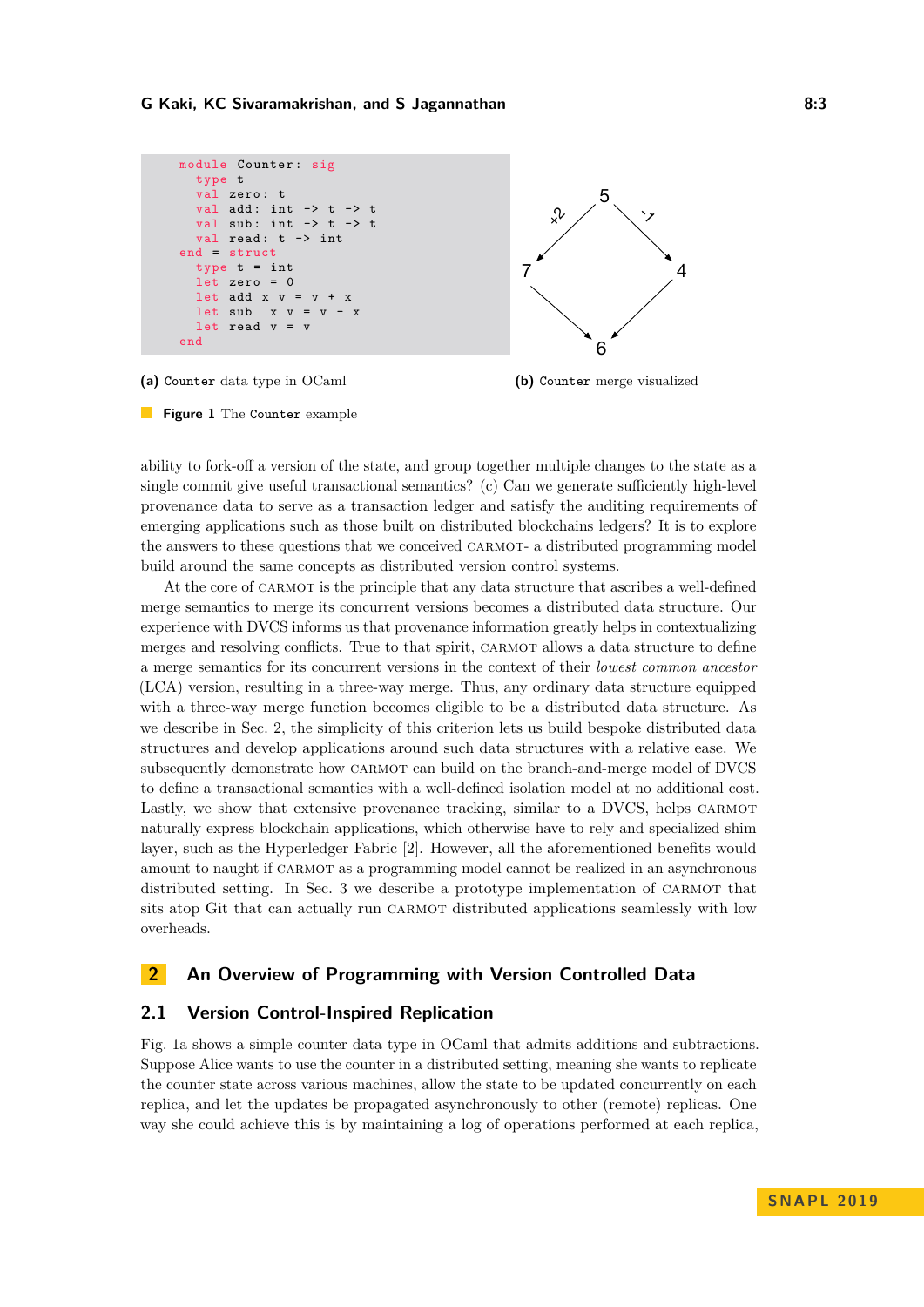#### **8:4 Version Control Is for Your Data Too**

periodically flushing the log to other replicas either on demand or by default. A replica receiving a remote operation has to apply it on the local state to keep it consistent with the remote state. Operations may be received and applied at different replicas in different orders, but since additions and subtractions commute, the resultant counter state would *eventually* guaranteed to be the same on all the replicas. Indeed, this is how asynchronous replication is often implemented in distributed applications [\[11,](#page-16-2) [23,](#page-17-4) [22,](#page-17-5) [16,](#page-17-6) [25\]](#page-18-1).

An alternative take on replication would be one where Alice views the counter state as data being managed by a version control system, and sees various replicas as her collaborators creating concurrent versions of the counter state. In order to fetch her collaborators' updates, she would then be obligated to write a merge function that reconciles concurrent versions of the counter in the context of their lowest common ancestor (LCA). An example merge scenario is shown in Fig. [1b,](#page-2-1) where counter versions (with values) 7 and 4 have evolved concurrently from the original version 5. Alice could observe that the concurrent versions represent an addition of 2 and a subtraction of 1 on the ancestor state, and hence may choose to reconcile them as a single operation performing an addition of 1 on 5, to compute the merged version as 6. Alice's merge logic could be generalized as the following merge function:

```
let merge lca v1 v2 =
   lca + (v1 - lca) + (v2 - lca)
```
Indeed, such merge function is what carmot requires to promote a counter data type to the status of a distributed data type.

The version control-inspired view of replication really stands out when Alice decides to add a mult operation to multiply the value of the counter. Perhaps Alice wants to use the counter to count the account balance in a banking application, and she needs mult to compute the interest on the balance. She defines mult straightforwardly:

```
let mult x v = x * v
```
The mult operation serves Alice well as long as she uses her counters on a single machine. In a distributed setting however, under the conventional model of replication, Alice may see unexpected results as mult doesn't commute with add and sub, thus yielding different counter states on different machines. In other words, Alice's counter implementation, which is still correct in a single machine setting, is no longer correct in a distributed setting. She is now forced to abandon her recent additions to Counter, and restructure her banking application to express interest addition in different terms, perhaps using add to specify the increase in balance. Version control-based replication on the other hand lets Alice continue using her latest counter implementation (with mult) in a distributed setting as the counter's merge semantics already capture the effect of interest computation in terms of an increase in balance.

## **2.2 Application-specific Bespoke Merges**

We provide further motivation using a more colorful data type - a pixel. We might write a pixel data type in OCaml as a triple with three fields (Fig. [2a\)](#page-4-0), each standing for a red, blue and green color components respectively (following the rgb coloring scheme). Pixel supports a single operation - set\_color that sets the color of the pixel to the given rgb values. A get\_color function returns the color triple of the pixel.

Alice originally defined the pixel data type to use in her drawing board application she calls Canvas. She now wants to add collaborative drawing features to Canvas, and hence is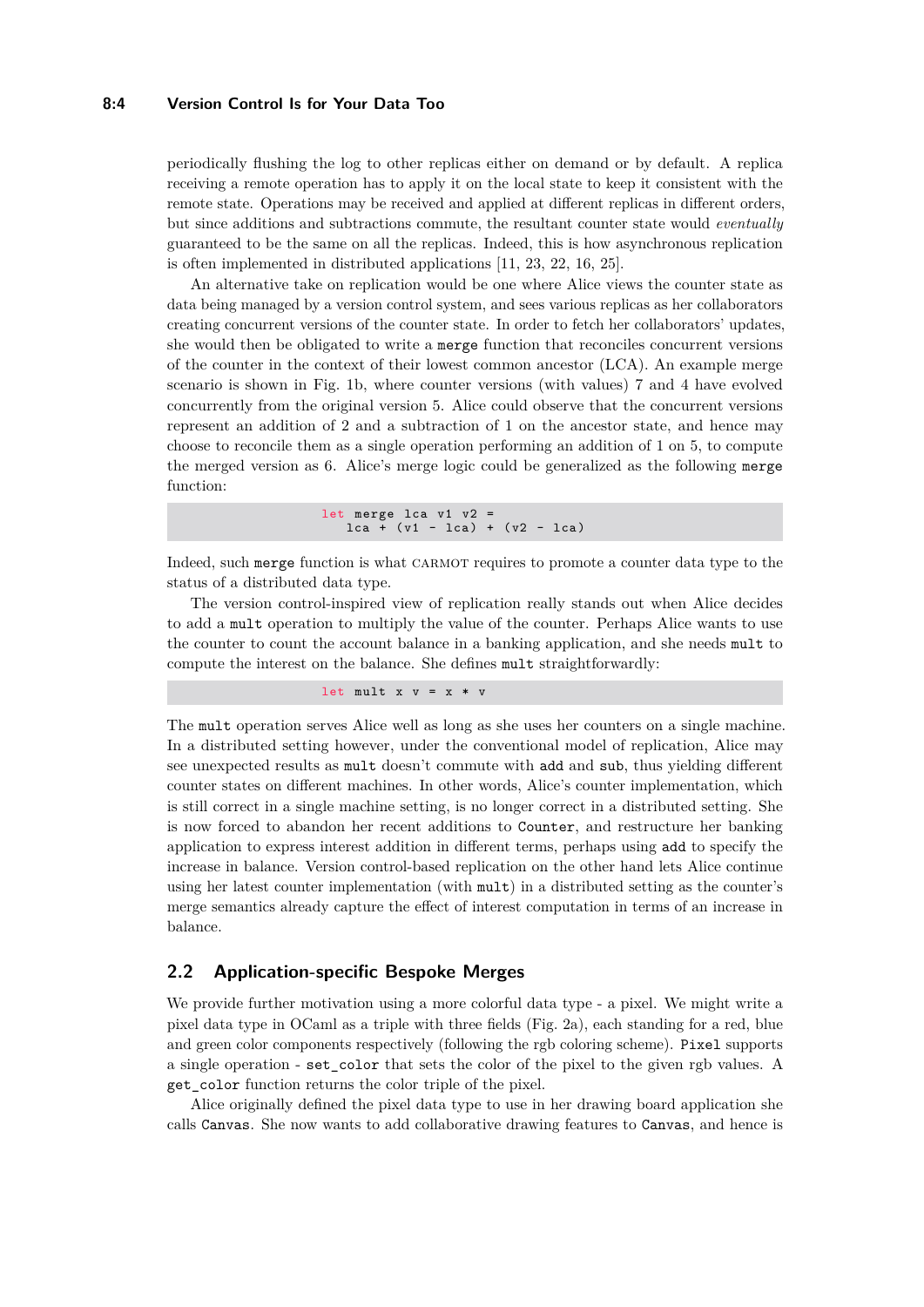```
module Pixel: sig
     type t
     val white: t
     val set_color: (int*int*) -> t -> t
     val get_color: t -> (int*int*int)
   end = struct
     type t = \{r : int; g : int; b : int\}let white= \{r = 255; g = 255; b = 255\}let set_color (x, y, z) _ = {r=x; g=y; b=z}
     let get\_color \{r;g;b\} = (r,g,b)end
(a) A Pixel data type in OCaml
                                                             5
                                                   7 4
                                                             6
                                                  (b) Pixel merge visualized
Figure 2 The Pixel example
     let merge lca ({r = r1 ; g = g1 ; b = b1} as v1) ({r = r2 ; g = g2 ; b = b2} as v2) =
       let mix (x, y) = min(x+y) 255 in
       if lca = v1 then v2else if lca = v2 then v1
       else \{r = \min(r1, r2); g = \min(g1, g2); b = \min(b1, b2)\}\
```
<span id="page-4-1"></span>**Figure 3** Pixel merge function

interested in replicating the state of a pixel. Following the conventional model of replication, Alice sets up the pixel data type to asynchronously propagate set\_color operations across replicas, but quickly discovers that this leads to diverging pixel states across replicas. For instance, when Bob colors the pixel green on one replica, and Alice colors it red on a different replica, each's set\_color operation may overwrite the other's on the remote replica, leading to diverging states. Unfortunately, unlike the previous example, Alice doesn't know how to redefine the set color operation or restructure the Canvas application to solve the problem of diverging states. Nor can she find an appropriate consistency model [\[9,](#page-16-0) [26\]](#page-18-2) weaker than linearizability that preempts such anomalous executions even if it comes at some expense. Alice is therefore stuck.

With version control-based replication, however, Alice starts with the assumption that her collaborators could create concurrent versions of the pixel state, and specifies the logic to merge such versions under the context of their LCA version (Fig. [3\)](#page-4-1). She could, for example, reconcile the concurrent updates to the pixel color by using an additive color mixing scheme to mix the colors (Fig. [2b\)](#page-4-0). When there are no concurrent updates, i.e., when at least one of the two versions is same as the ancestor version (thus causally preceding the other version), the successor version trivially becomes the result of the merge.

## **2.3 Transactional Semantics**

Because version control-based replication lets Alice promote her pixel type to a distributed data type, she moves ahead with the development of her collaborative drawing app - Canvas. She defines a canvas type as a two-dimensional composition of pixels:

type canvas = Pixel.t list list

Alice initially emulates free-hand drawing by coloring individual pixels via Pixel.set\_color, but soon realizes that it would be nice to have a few basic shapes, such as a circle or a rectangle, that she could draw in a single stroke. The functionality requires several pixels to be colored atomically and in isolation; atomically because Alice's collaborators should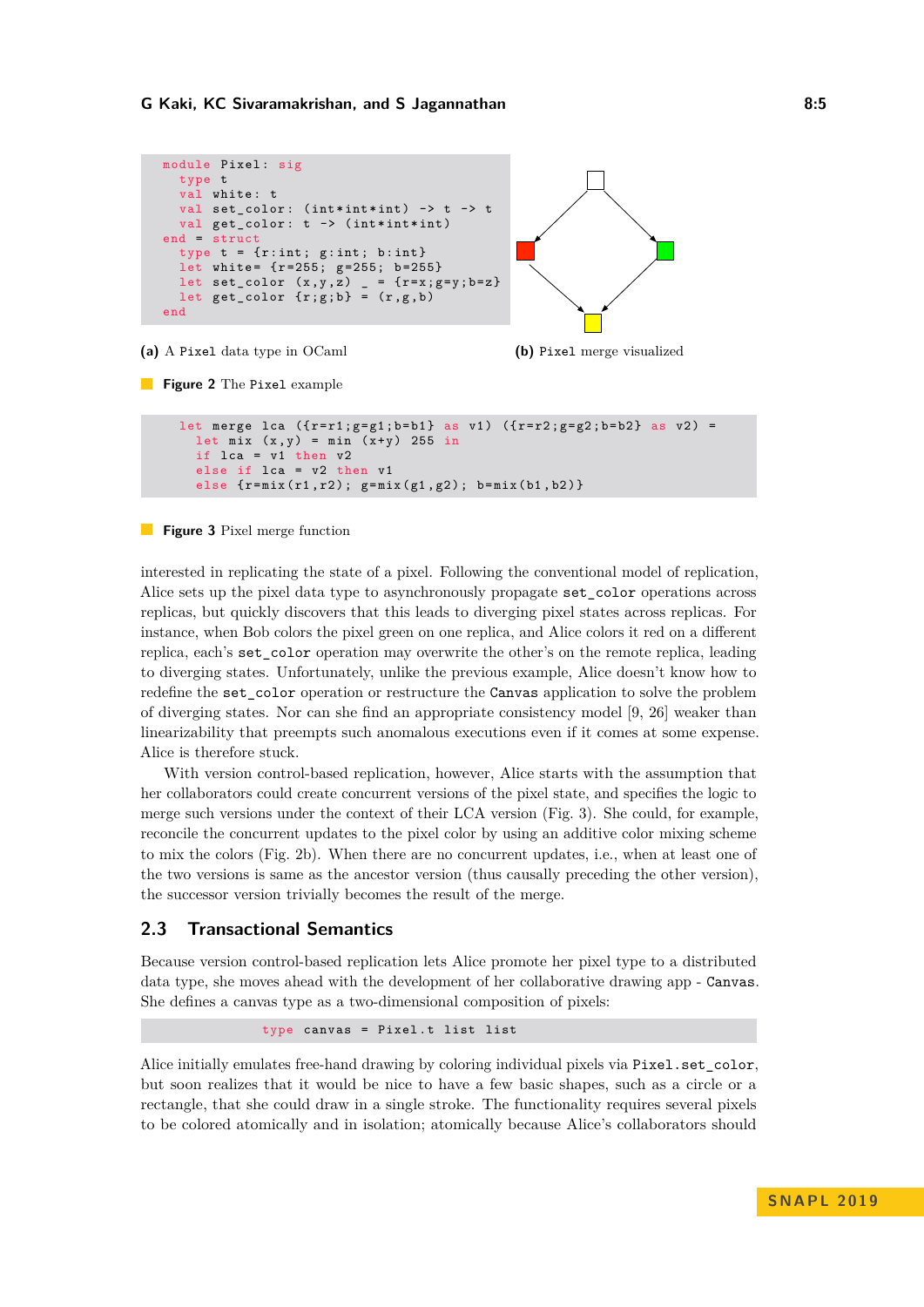#### **8:6 Version Control Is for Your Data Too**

only see her draw a full circle or a rectangle rather than coloring an assortment of pixels, and isolation because Alice would like to draw the circle completely before she deals with conflicting writes from her collaborators<sup>[2](#page-5-0)</sup>. In other words, the application needs transactional semantics. With version control-based replication , Alice gets that for free. An atomic action, such as drawing a basic shape, can be performed on Alice's local version of canvas as a series of set\_color operations on pixels making up the basic shape. Only the resulting canvas version is committed and pushed to Alice's collaborators, effectively enforcing the atomicity of writes. Furthermore, Alice wouldn't "pull" her collaborator's updates while her basic shape is in progress, thus guaranteeing the isolation of basic shape drawing operation.

## **2.4 Distributed Ledger**

An important benefit of the CARMOT programming model is its inherent support for provenance. Such support is critical in applications where some form of consensus is required. In this applications, divergent states found on different replicas can be merged to a convergent (consensus) value based on application semantics, A particularly noteworthy instance of such applications is a distributed ledger.

As typically conceived, a distributed ledger is a safety-critical distributed data type that requires every node to maintain an untamperable ledger of operations that were ever performed on the shared state it represents. The ledger is colloquially called a blockchain due to its organization in terms of a sequence of blocks, where each block refers to its predecessor in the sequence. The untamperability of blocks is ensured by making the blocks content-addressable, i.e., by making the address of the block depend on its contents (e.g., an address could be the block's SHA1 hash as explained in the following section). Thus, tampering with a block results in the construction of a new block with a different address that does not belong to the chain, hence leaving the chain unchanged. Provenance information available to programmers in a version control-based replication model allows us to build untamperable distributed ledgers (blockchains) effortlessly, as we shall demonstrate through an extensive example.

## **2.4.1 Blockchain Preliminaries**

At a high level, a blockchain represents a distributed bank-like application involving multiple *peers*, each maintaining a replica of a shared ledger of transactions. The ledger represents some form of consensus among the peers about the set of valid transactions performed thus far (since the beginning of time), and their relative order. Note that the distributed ledger is the *only* source of truth in a blockchain application; all relevant information (e.g., the account balances (in a banking application) is computed by reading the contents of the ledger. A transaction in a blockchain application transfers something of value between anonymous users. The thing of value could be a Bitcoin, but we simply refer to it as money in this discussion. If a transaction makes its way into the ledger, it is said to have been *confirmed*, meaning that there is a consensus that the transaction is valid, i.e., it does not engage in illegitimate behaviors, such as double spending available money. A transaction, when submitted, is initially unconfirmed, and the application maintains a set of such yetunconfirmed transactions, which is also replicated across peers. Simply put, the task of a peer

<span id="page-5-0"></span>Alice could, for example, define a merge function for canvas that removes or retains an entire basic shape in case of a conflicting write. For pixels not part of a basic shape, she could default to the Pixel.merge function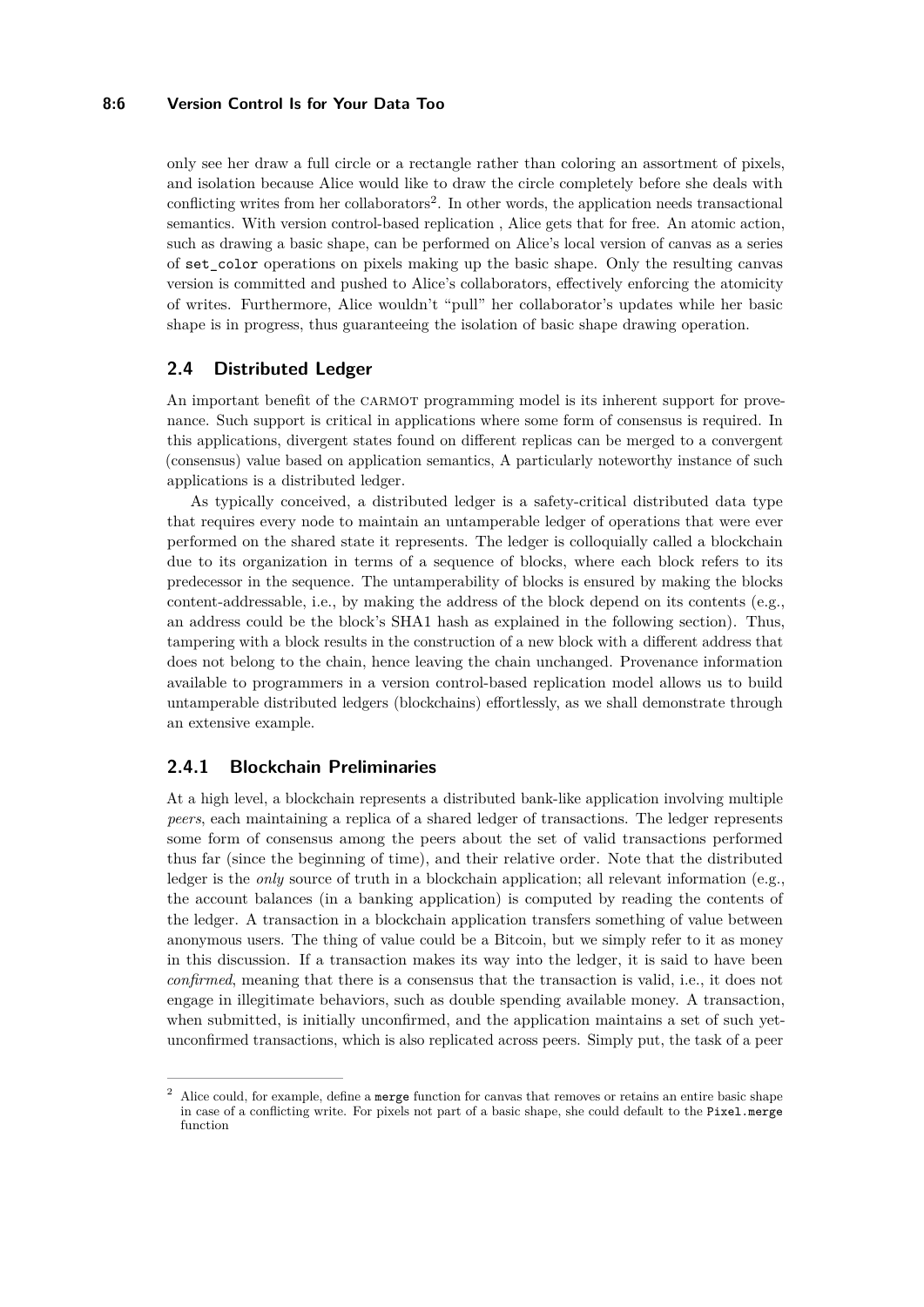<span id="page-6-1"></span>

|                                                                              | type block = $\{t x n s : t x n s e t\}$ |
|------------------------------------------------------------------------------|------------------------------------------|
| type $\tan = \{t$ imestamp: float;<br>sender: pub_key;<br>receiver: pub_key; | timestamp: float;<br>$proof: int64$ }    |
| $amount: int$ }                                                              | type $t = \{txns: txn set;$              |
|                                                                              | chain: block list}                       |

#### **Figure 4** Blockchain type definitions in OCaml

is to pick a yet-unconfirmed transaction, validate it, and if it is deemed to be valid, confirm it by adding to the distributed ledger. However, doing so in an uncontrolled fashion in a large system of peers (e.g., Bitcoin) leads to the divergence of the ledger state across replicas, resulting in a disagreement among peers about the contents of the ledger, and the consequent confirmation of invalid transactions. To prevent this, blockchain applications define a *soft* consensus protocol that limits the rate at which transactions can be appended to the ledger, and specifies how to resolve conflicts in case there are competing versions of the ledger. Most public blockchains, such as Bitcoin and Ethereum, employ *proof-of-work* as the rate limiting mechanism, where a peer has to solve a computationally hard problem to earn the right to append to the ledger (and a financial reward for *mining* the solution). The solution to this hard problem is also appended to the ledger to let other peers verify the solution. Unlike computing proof-of-work, verification is expected to be easy, i.e., the computational problem should ideally be NP-complete. In practice, various kinds of problems are used, whose description is out of scope for this paper. The problem we choose for this example is explained below. To ameliorate transaction confirmation latency, a peer which earns the right to append to the ledger is allowed to append a *block* of transactions, confirming them all in a single action. The new block links to the previous block, thus making the ledger a blockchain.

Note that proof-of-work is only a rate limiting mechanism; it makes concurrent appends to the ledger unlikely, but not impossible. Occasionally, when two peers simultaneously compute a proof-of-work, they both append their respective blocks to the ledger, resulting in a fork. Peers aware of only one of the two forked versions continue to mine and append blocks to their respective versions. At some point, if a peer becomes aware of two competing versions, it chooses one version over the other based on a predefined set of heuristics. For instance, if there are two competing chains of Bitcoin ledgers, then the longer chain is chosen as it represents more work confirming large number of transactions than the shorter one. The transactions of the shorter chain that do not belong to the longer chain are re-added to the pool of unconfirmed transactions and need to be confirmed again by a mining peer<sup>[3](#page-6-0)</sup>.

## **2.4.2 A Blockchain Application in OCaml**

Having introduced a blockchain's conceptual underpinnings, we now describe how we can support its necessary functionality in a version control-based programming model. Fig. [4](#page-6-1) shows the type definitions needed to build a simple blockchain application in OCaml. A transaction is simply a record documenting the transfer of a given amount of money from

<span id="page-6-0"></span><sup>3</sup> It is thus possible for a confirmed transaction to become unconfirmed again. Bitcoin therefore defines *number of confirmations* of a transaction based on how many blocks deep the transaction is inside the ledger. The greater the number of confirmations, the deeper the transaction sits inside the ledger, and the less likely it is to become unconfirmed again.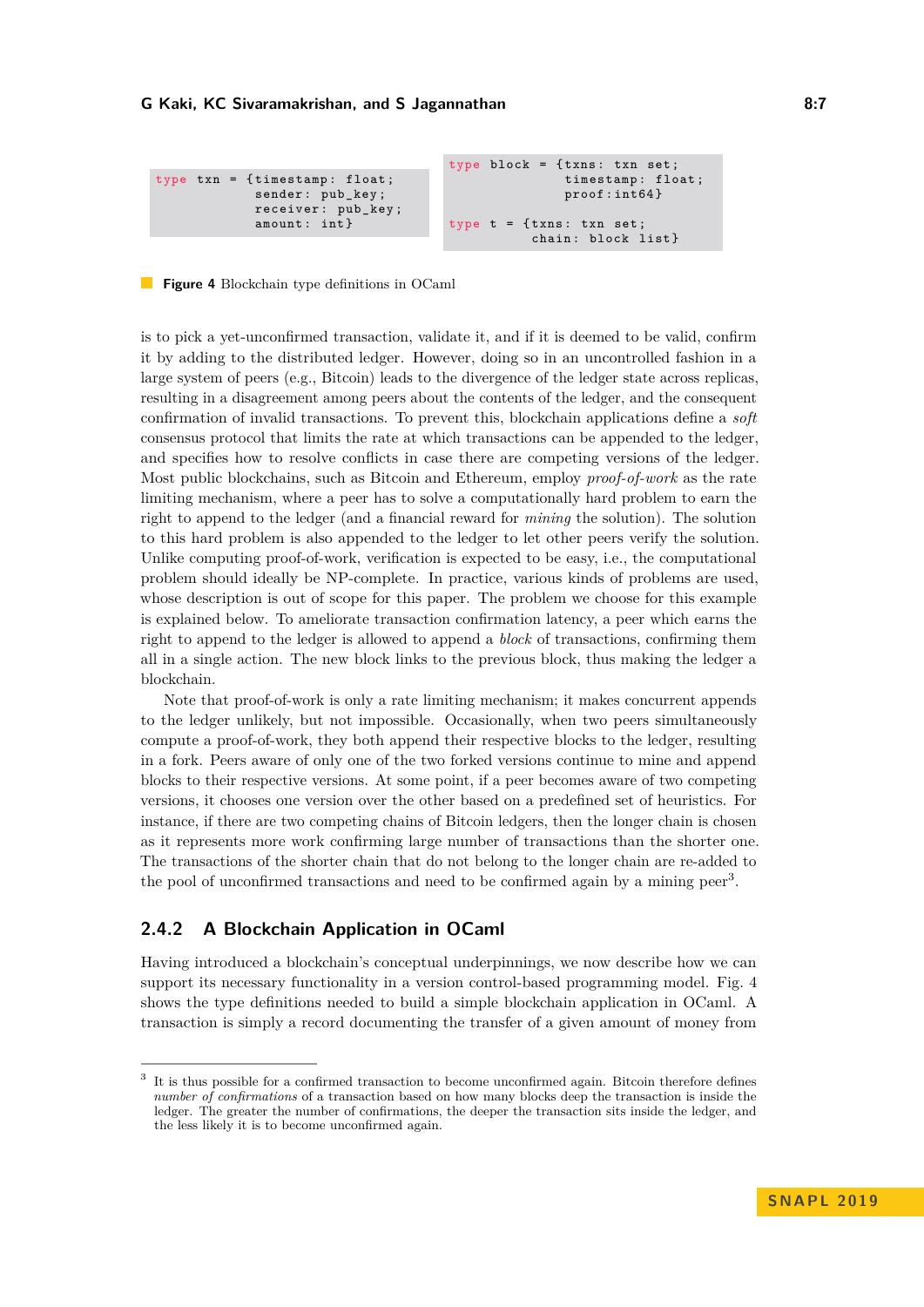#### **8:8 Version Control Is for Your Data Too**

```
let mine_block my_key t =
  let valid_txns
   filter_valid_txns t.txns in
  let last_block = hd t . chain in
  let last_proof =
        last_block . proof in
  let proof = proof_of_work
                   last_proof in
  let ts = gettimeofday () in
  let reward_txn =
          { timestamp = ts ;
           sender = genesis_key ;
           receiver = my_key ;
           amount =25;} in
  let block =
        { txns = Set . add reward_txn
                   valid_txns ;
         timestamp = ts ;
         proof = proof } in
  let trans' = Set.diff t. txns
              valid_txns in
  let chain' = block::t. chain in{ txns = txns '; chain = chain ' }
let valid_txn chain txn = ...
                                      let filter_valid_txns =
                                        Set . filter
                                           (valid_txn t.chain)
                                      let valid_proof last_proof proof =
                                         let str1 = Int64.to_stringlast_proof in
                                        let str2 = Int64 . to_string
                                                          proof in
                                        let str = str1<sup>\text{str2} in</sup>
                                        let hex = SHA1 . to_hex @@
                                             SHA1 . digest_string str in
                                        String sub hex 0 3 = "000"
                                      let proof_of_work last_proof =
                                         let rec loop iter i
                                          if i >= Int64 . max_int
                                           then failwith "No proof!"
                                           else
                                             if valid_proof last_proof i
                                             then i
                                             else loop_iter (i + 1) in
                                        loop_iter 0
```
**Figure 5** mine\_block - a function that creates a new block, mines a proof-of-work, and adds it to the chain. Other relevant functions are also shown.

a sender to a receiver, both identified only by their public key. As mentioned earlier, a blockchain ledger is a chain of blocks, where each block consists of a set of transactions being confirmed, and a proof-of-work justifying the block's presence in the chain. Application state is defined via type t, which is a record containing a set txns of as-of-yet-unconfirmed transactions, and a list of blocks named chain, which is the blockchain.

Operations can be defined that map one application state to another. The new\_txn operation, for instance, creates a new transaction with the given user keys and the amount, and adds it to the pool of unconfirmed transactions. Its type is as shown below:

val new\_txn: pub\_key -> pub\_key -> int -> t -> t

The second, and most important operation, is mine\_block that composes a new block using the available pool of unconfirmed transactions, mines a proof-of-work, and adds the block to the chain. Fig. [5](#page-7-0) shows the (abridged) code. The function first filters the set of valid transactions from the available pool of unconfirmed transactions using the function filter\_valid\_txns (shown on the right), which in turn uses valid\_txn predicate of type shown below (definition elided in Fig. [5\)](#page-7-0):

val valid\_txn: block list -> txn -> bool

Given a blockchain ledger and a transaction, the function returns true if and only if the transaction is legitimate under the ledger, i.e., if and only if the account balance of the sender, computed from the ledger, is enough to carry out the transaction. Once the set of valid transactions is computed, mine\_block proceeds to confirm them by computing the proof-of-work necessary to create a new block. In this example, we define proof-of-work as a solution to  $p_{i+1}$  in the following equation, where  $p_i$  denotes the proof-of-work of the previous block (last\_block.proof in Fig. [5\)](#page-7-0), and  $\cdot$  denotes the (string) concatenation operation:

 $\mathtt{sha1}(p_i\,cdot p_{i+1}) < 2^{148}$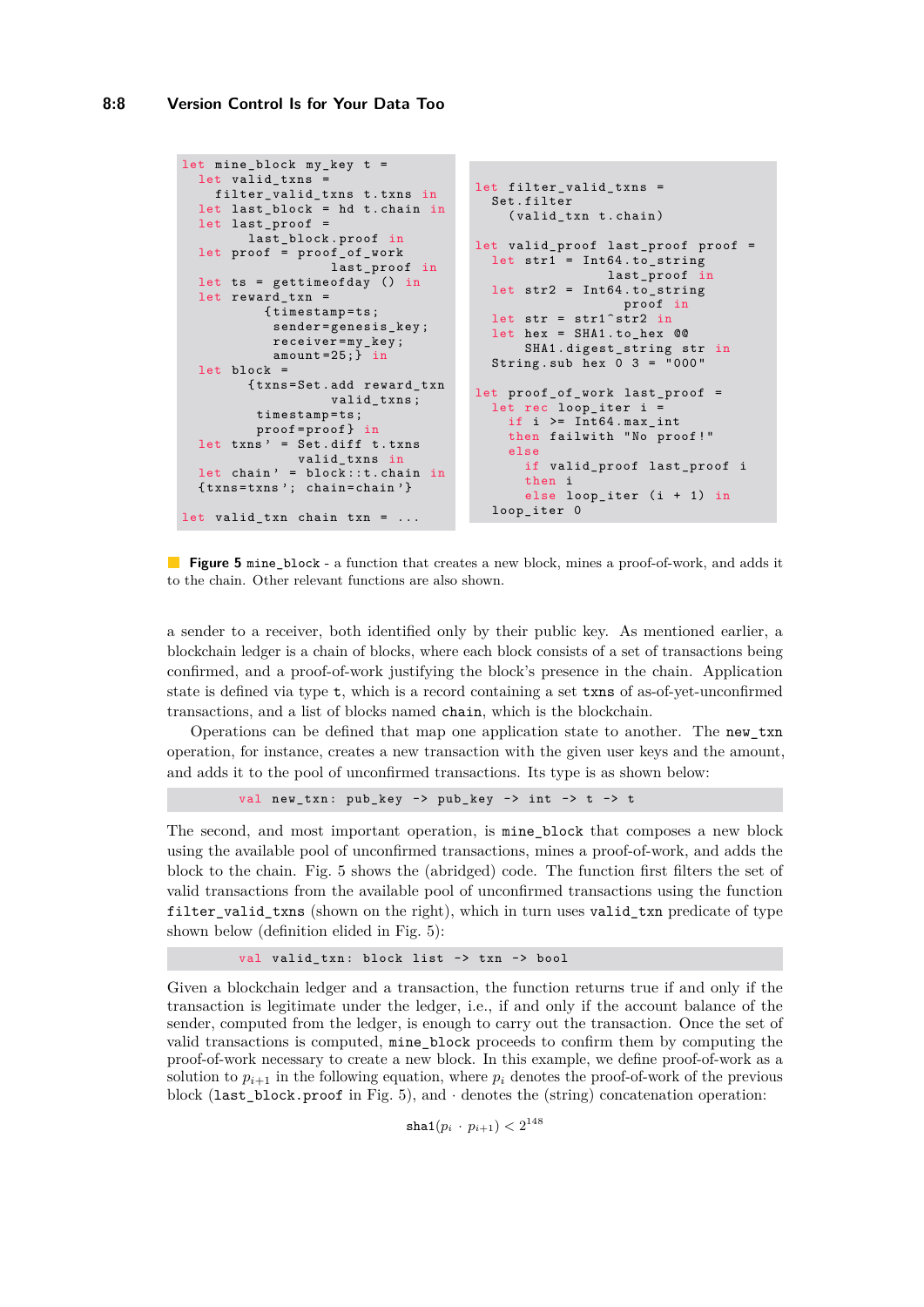```
let merge old v1 v2 =let oldc = old. chain inlet v1c = v1. chain in
  let v2c = v2. chain in
  let x = valid_extension
            oldc v1c in
  let y = valid extensionoldc v2c in
  match x , y with
  | None , Some new2 -> v2
  | Some _ , None -> v1
  | Some _, Some
    when v1 = v2 -> v1| Some _ , Some new2
    when len v1c > len v2c ->
    add (union new2 v2.txns) ~to:v1
  | Some new1 , Some _
    when len v1c < len v2c ->
    add (union new1 v1.txns) ~to: v2
  | Some new1 , Some new2 ->
    let add\_prf a b = a+b \cdot proof in
    let prf_sum1 =
      fold_left add_prf 0 new1 in
    let prf_sum2 =
      fold_left add_prf 0 new2 in
    if prf_sum1 > prf_sum2
    then add (union new2 v2.txns)
              ~5 to : v1else add (union new1 v1.txns)
              ~\simto:v1| None , None -> error ()
                                          let valid extension oldc newc =
                                            try
                                              let newbs = get_prefix newc
                                                            ~ suffix : oldc in
                                             let = fold\_right(fun b chain ->
                                                  if valid_block chain b
                                                  then b:: chain
                                                  else raise Invalid_arg)
                                                newbs oldc in
                                              Some newbs
                                            with Invalid_arg _ -> None
                                          let rec get_prefix v \sim suffix : s =
                                            match v with
                                            | v when v = s \rightarrow |\vert x : : x s when x s = s \rightarrow [x]| x :: xs -> x ::( get_prefix xs s )
                                            | [] -> raise ( Invalid_arg )
                                         let add (trans:txn set) ~to:t =
                                            Set . fold
                                              (fun txn t' ->
                                                let chn = t'. chain
                                                if confirmed_txn chn txn
                                                then t'
                                                else {t' with txns=
                                                       Set. add \tan t' . \text{trans}})
                                              txns t
                                         let confirmed txn chain txn = \dots
```
**Figure 6** merge function for a blockchain. Other relevant functions also shown.

The function valid\_proof implements the above check in a slightly different form, given a  $p_{i+1}$  (proof) and  $p_i$  (last\_proof). Instead of checking if the hash is less than  $2^{148}$ , it checks if the leading 3 hex digits of the 40-digit SHA1 hash are zero. Given that it is in general impossible to invert a SHA1 hash in polynomial time, we solve the above equation by painstakingly iterating through all possible values of  $p_{i+1}$ , which in this case is every 64-bit integer, until we find the solution. The corresponding logic is implemented by the function proof of work.

Once the proof-of-work is computed, mine\_block has everything it needs to compose a new block and add it to the chain. To incentivize mining, blockchain protocols allow mining peers to add a special transaction rewarding themselves a fixed pre-determined value. The reward\_txn in Fig. [5](#page-7-0) denotes such a transaction, which uses a special "genesis user" as the source of such rewards. The transaction is added to the set of valid transactions, following which the new block is composed and added to the chain. The transactions that could not be validated (txns') are left in the pool of unconfirmed transactions.

Beyond new\_txn and mine\_block, a third init operation need also be defined to initialize the blockchain with a special "genesis block" that bootstraps the ledger with initial money (subsequent to genesis, the only way to add money to the system is through mining rewards). We elide discussion of init to focus on other aspects relevant to this paper.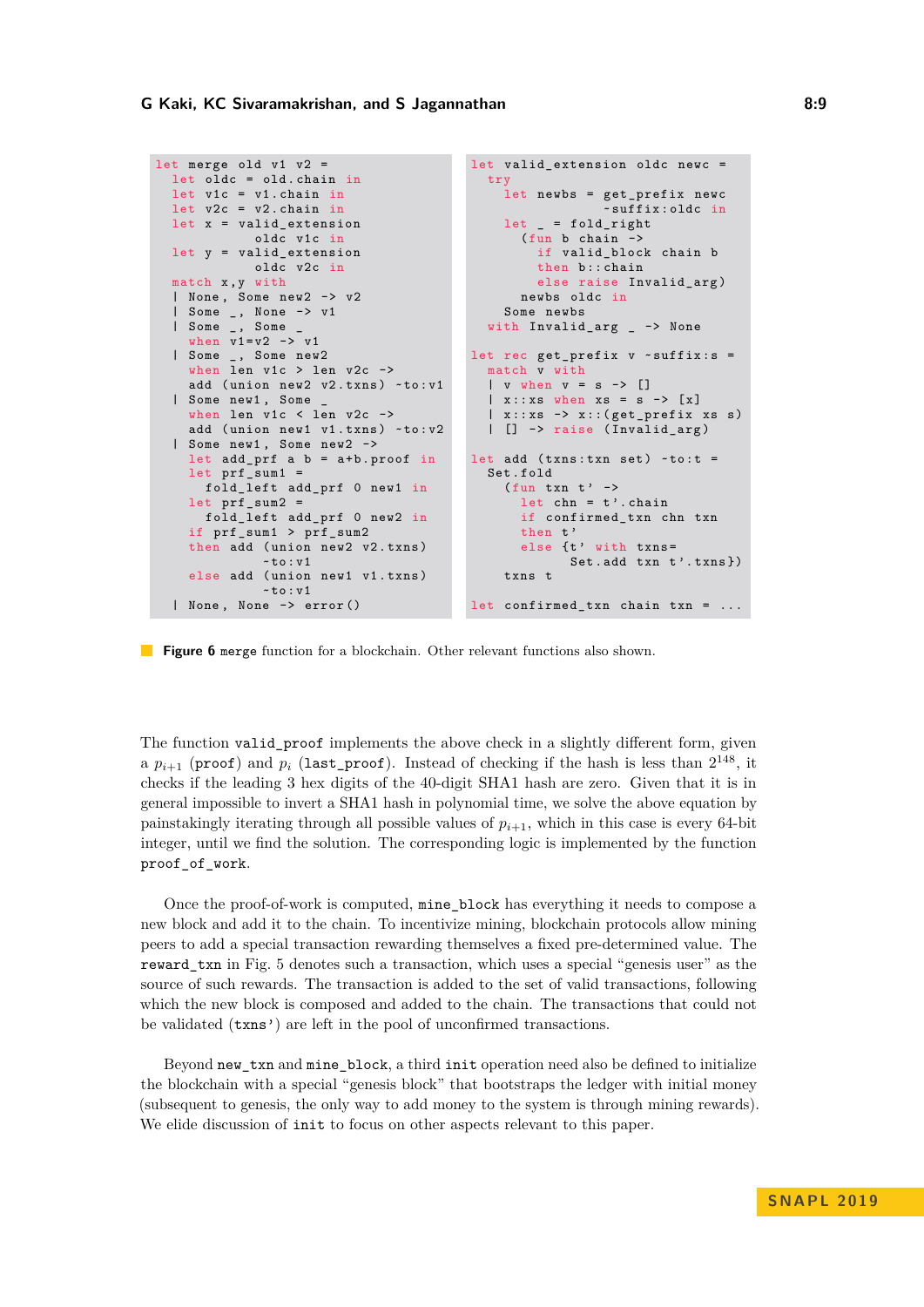#### **8:10 Version Control Is for Your Data Too**

## **2.4.3 Merge function**

Blockchain applications are, by definition, distributed with the state of the ledger replicated across all the participating peers. To make our blockchain application distributed under a version control-based replication model, we provide a three-way merge function that merges the competing versions of blockchains given their provenance information in form of their lowest common ancestor (LCA) version. Fig. [6](#page-8-0) shows the merge function. The merge strategy is based on the heuristic employed in Bitcoin to pick the longest valid chain among the competing chains. The merge function first checks that the two competing chains are indeed valid chains through the function valid\_extension. The function ensures that the old chain (the LCA) is a suffix of the competing chain newc, and that each block in the newly added prefix is valid. Validity of a block is checked through the predicate valid\_block (not shown), which in turn checks the valid\_txn predicate for each transaction in the block. The valid prefix is then returned. If the chain newc is not a valid extension of the LCA, then None is returned. Note that valid\_prefix uses the get\_prefix function on lists (definition shown), which compares the lists for structural equality (e.g.,  $v = s$ ). While determining structural equality is in general expensive, it can be resolved in constant time for versions obtained through CARMOT; we elaborate on this point in Sec. [3.](#page-9-0)

A notable aspect of valid\_extension is that it uses provenance information available as the LCA version to determine if the chain has been tampered with. If the new version has tampered with the chain, for example, by sliding a new transaction in to an older block, then the LCA version oldc is no longer the suffix of the new version, leading valid\_extension to return None.

In the merge function, if valid extension returns None for one of the two chains, then the other (valid) chain is returned as the result of the merge. If both chains are valid but are not equal, then the longer one is picked. In such case, the transactions newly confirmed in the shorted chain are no longer considered confirmed, and need to be re-added to the unconfirmed pool (along with the transactions in the unconfirmed pool accompanying the shorter chain). This is done via the add function (shown) that adds the new transactions from the shorter chain and the corresponding unconfirmed pool, that are not confirmed by the longer chain, to the unconfirmed pool accompanying the longer chain. The predicate confirmed\_txn (definition elided) returns true if and only if the transaction txn is listed in the chain chain. If both the competing chains are of equal length, then merge picks the chain whose extension w.r.t oldc was "harder" to compute, where hardness is assumed to be proportional to the value of the proof. Finally, if both chains are invalid, then merge throws an error, but this case never occurs in practice as one the two chains is a local chain which is guaranteed to be valid by mine\_block.

We have thus far presented various examples of how version control-based replication lets one build non-trivial distributed applications by defining merge semantics in the convenient form of a three-way merge function. To make such applications operational, however, we need a programming interface that lets developers take advantage of the version control model to define and compose distributed computations around applications. CARMOT is such a programming model, whose details are presented in the next section.

## <span id="page-9-0"></span>**3 Realizing The CARMOT Programming Model**

We have realized the CARMOT programming model on top a basic Git programming abstraction in OCaml [\[21\]](#page-17-7). In the following, we discuss the salient aspects of carmot's implementation, describe the API it exposes, and demonstrate how one can use CARMOT to orchestrate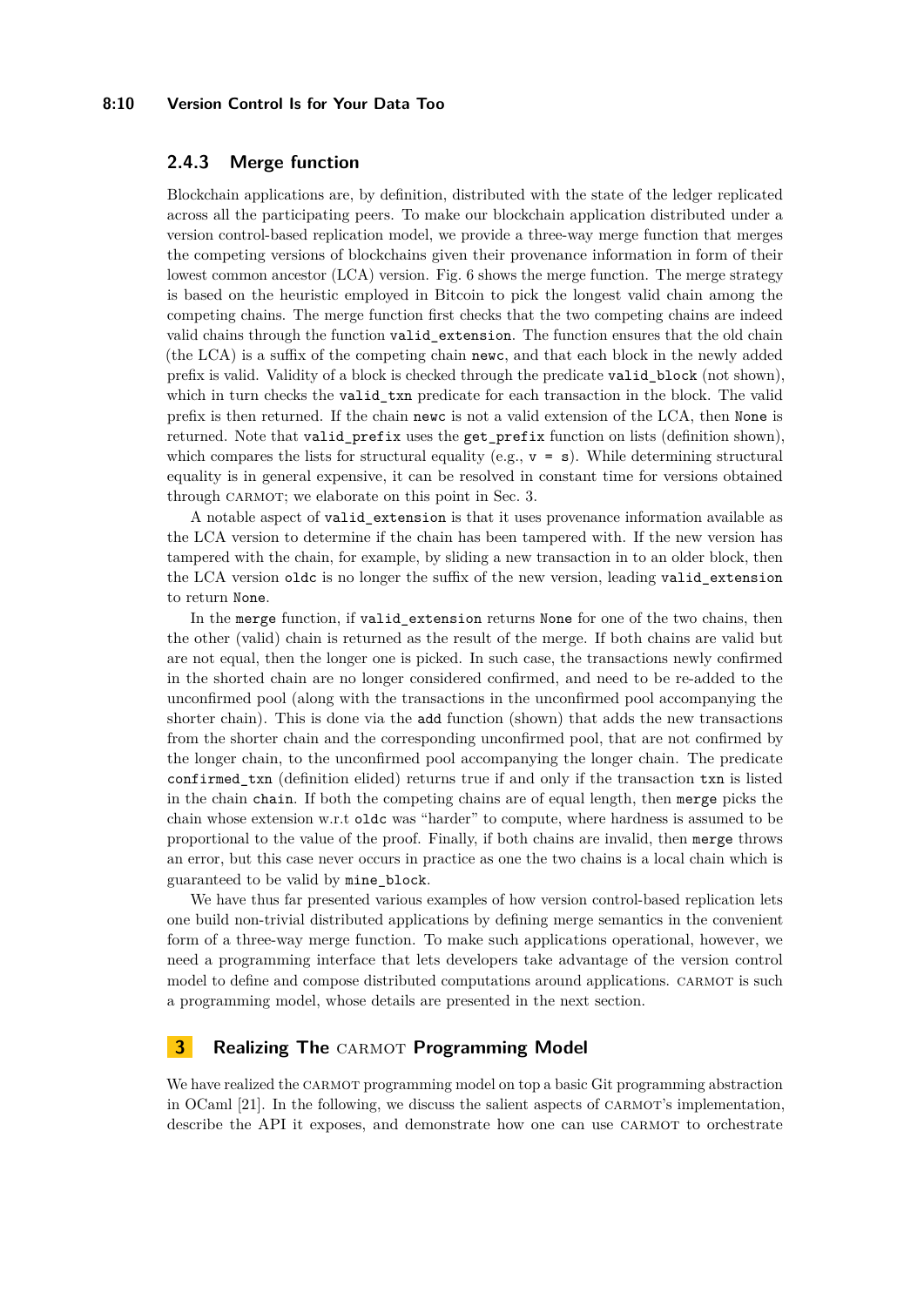<span id="page-10-0"></span>

**Figure 7** Linked data structures composed of content-addressable objects

complex distributed computations.

## **3.1 Content Addressability & Sharing**

One of the key aspects of CARMOT is its reliance on a content-addressable file system/memory to store arbitrary objects. We call it the CARMOT *store*. Like any other store, CARMOT lets one write an object, or a collection of linked objects to the store. However, unlike other stores, the address of an object in carmot store is its own SHA1 hash, which means mutating the object results in a new (version of) object being written to the store at a different address. This property lets CARMOT store multiple versions of linked data structures succinctly by sharing common objects, while simultaneously highlighting the *diff* between such versions. Fig. [7](#page-10-0) illustrates.

Fig. [7a](#page-10-0) shows a linked list structure laid out on a content-addressable store. Each node is an object that stores some data and a link to the next object in the list, which is simply the latter's hash. For instance, a list object (call it *A*) could like the following:

```
\{ data = 24;
next = " 2 aae6c35c94fcfb415dbe95f408b9ce91ee846ed " }
```
The value "2aa*. . .*6ed" is the SHA1 hash of the next object (call it *B*) in the list. If, for some reason, *B*'s data is mutated, its hash value changes, making it necessary to update *A*'s next field, which changing *A*'s hash, and the update cascades. This scenario is depicted in Fig. [7a,](#page-10-0) where updating the *i*'th node in the list effectively creates a new version of the list with new objects for nodes 1 through *i*. The two versions of the list however share the common suffix containing nodes  $i + 1$  through *n*. The diff and sharing between the two versions is thus clearly highlighted in this representation. Fig. [7b](#page-10-0) describes similar scenario for a tree structure, where inserting an element creates a new version of the tree that only slightly differs from the previous version in the store (The diff is highlighted). Such succinct representation of diff, and its easy computation, lets carmot efficiently support replicated data structures over a network. Moreover, content addressability lets carmot support constant-time structural equality checks by simply comparing hashes instead of iterating through data structures.

Readers familiar with functional programming may find Fig. [7](#page-10-0) reminiscent of the persistence and sharing aspects of functional data structures. Indeed, hash-linked data structures (as described above) and functional data structures are similar in that respect. However, one notable difference is that the sharing in hash-linked data structures is based on the primitive notion of *common content*, rather than data dependence, or other similar programmatic notions. Thus, one could create OCaml lists  $[3,2;1]$  and  $[4,2;1]$  independent of one another, whereas they share nothing on the OCaml heap, they nonetheless share the objects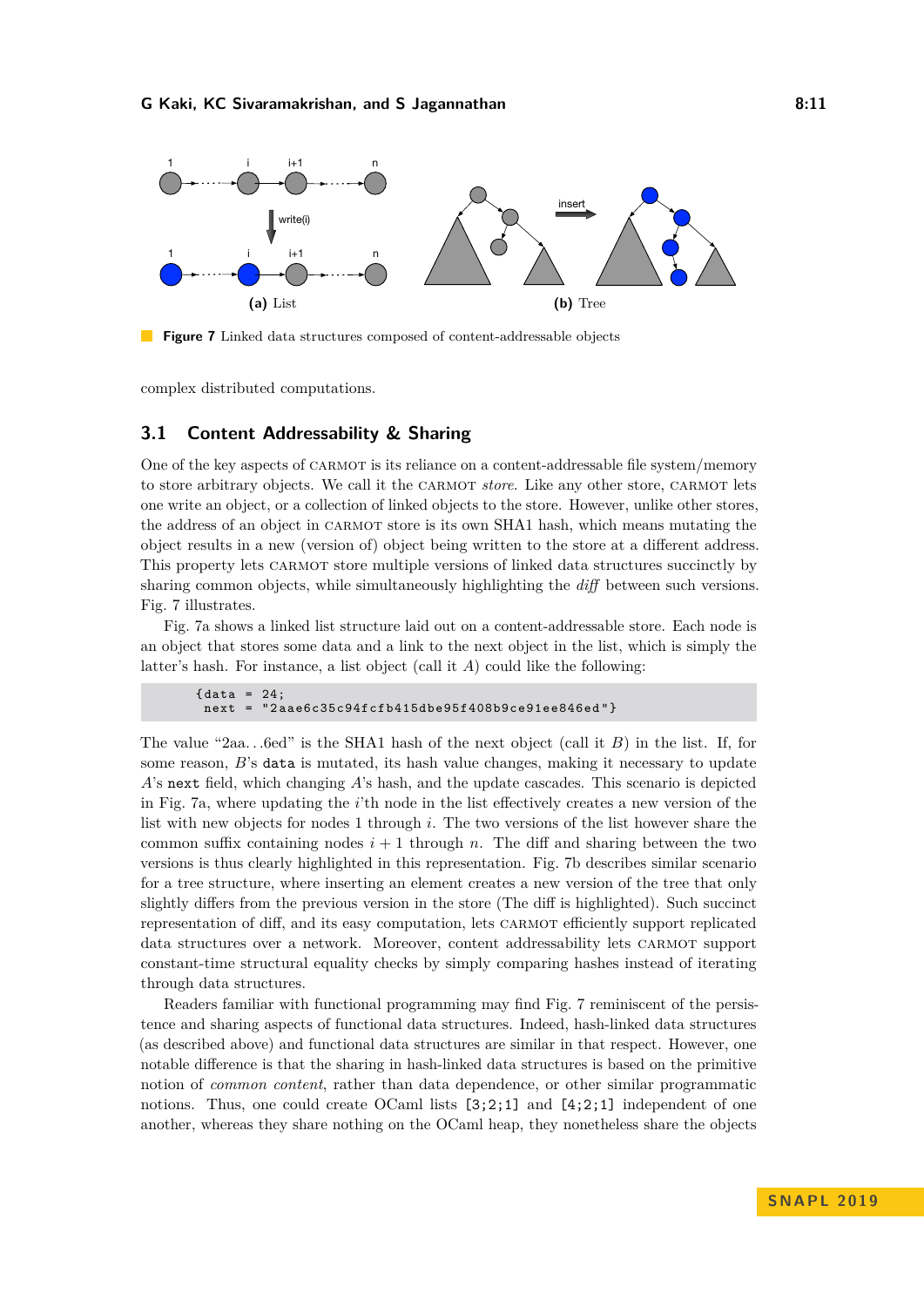```
module type VST = sig
  type (\overline{a}, b) t
  val return : 'b \rightarrow ('a, 'b) t
  val bind : ('a, 'b) t -> ('b -> ('a, 'c) t) -> ('a, 'c) t
  val get_current_version: unit -> ('a, 'a) t
  val with_init_version_do: 'a -> ('a, 'b) t -> 'b
  val with_forked_version_do: string -> ('a,'b) t -> 'b
  val fork_version: (string -> ('a,'b) t) -> ('a,string) t
  val sync_next_version: 'a -> string list -> ('a, 'a) t
end
```
**Figure 8** The CARMOT API

corresponding to the common suffix [2;1] on a content-addressable store. This property is crucially relied on by carmot to support distributed applications composed of high-level (OCaml) data structures, as described below.

## **3.2 The CARMOT API**

carmot hides the full complexity of a version control system behind a monadic abstraction called a Versioned State (VST), and exposes just the right level of detail for programmers to reap the benefits of version control-based replication. The API comprising the carmot programming model is shown in Fig. [8.](#page-11-0) The VST monad couches a versioned state of type 'a. For instance, 'a can be a Counter.t, a Pixel.t, or even a composite data type such as Counter.t list. The representation of these types in the underlying CARMOT store is as described in the previous section, and not exposed by the VST interface. Instead the interface orchestrates computations around the versioned state, translating between the high-level and low-level representations as needed. Computations on the monad read the latest version, commit a new version, or pull and merge concurrent versions. The type ('a, 'b) t represents a monadic computation on the version state 'a that returns a result of type 'b. Operation get\_current\_version returns the high-level representation of the latest version of the state behind the monad. A programmer can initiate a computation against an explicitly provided initial version of the state using with\_init\_version\_do API. Alternatively, computation can be run against an initial version forked from a remote using with forked version do API. The string argument to the API is the URL of the remote. To fork off a new version of the state and run a (local) concurrent computation against it, VST provides the fork\_version API. The argument to the function is the computation to run concurrently. The computation can expect the URL of the parent to be given as a string argument. The return value of fork version is also a URL string that identifies the fork in the same terms as a remote. The underlying thread library is LWT [\[27\]](#page-18-3). Lastly, sync\_next\_version API (simply called sync) does two things. First, it commits the given 'a argument as the new local version. Next, it pulls the latest versions from the given list of remotes (string list), and successively merges them to the latest local version, creating a later version each time. The latest version at the end of the merge sequence is returned. Note that if some of the remotes are unreachable during the operation, they are merely skipped. Consequently, sync is only guaranteed to sync with a subset of replicas. Functions return and bind are the usual monadic glue. Following the convention, we use the infix operator  $\gg$  to denote bind.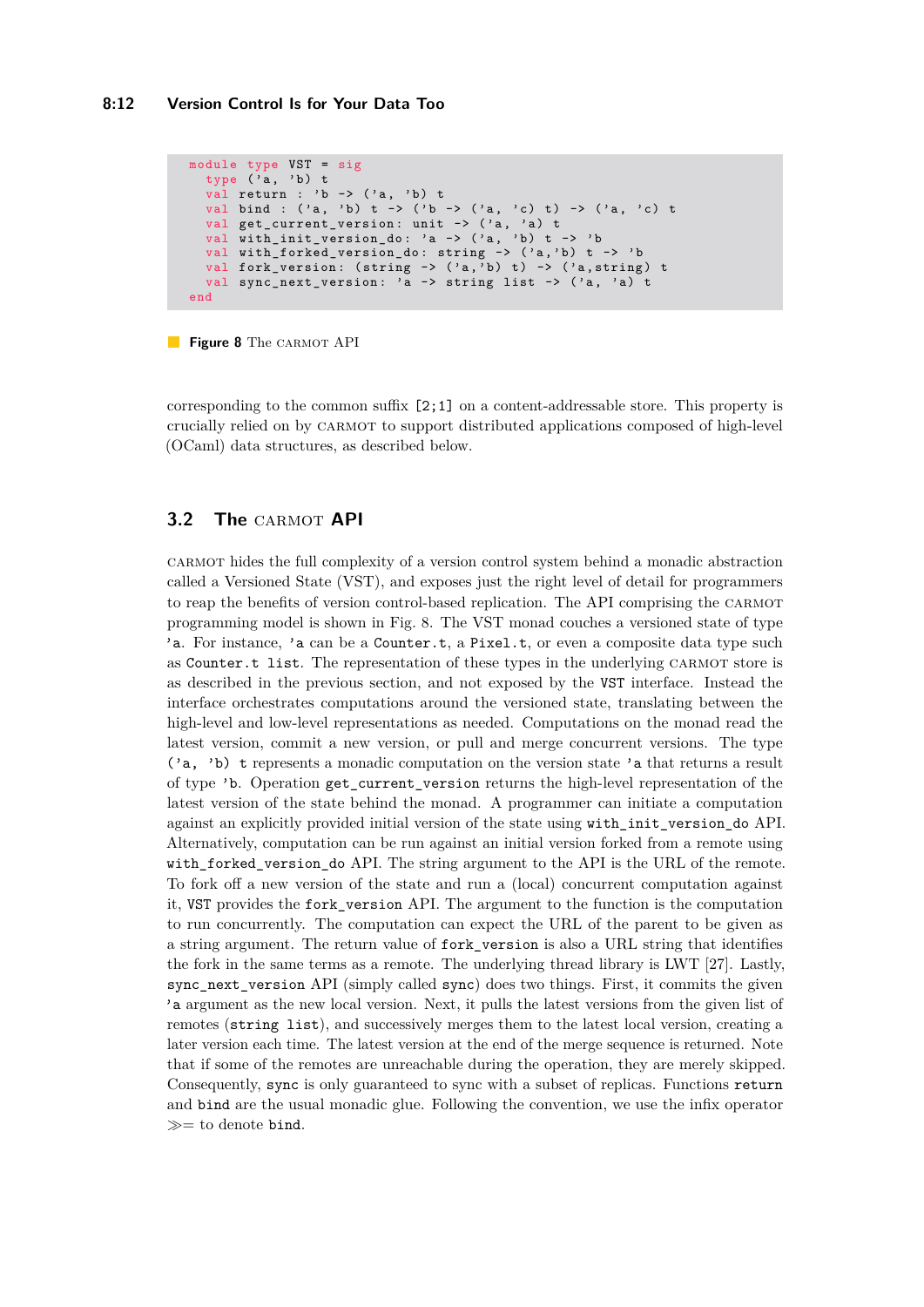#### <span id="page-12-0"></span>**G Kaki, KC Sivaramakrishan, and S Jagannathan 8:13**



**Figure 9** Collaborative drawing session visualized

## **3.3** CARMOT **Examples**

To understand how the carmot API helps orchestrate distributed computations, let us reconsider the Canvas drawing application from the earlier section. Say Alice finished building Canvas, and would now like to use it to collaborate with her friends Bob and Cheryl. She could do that conveniently via the carmot API. A sample drawing session between the three collaborators is shown in Fig. [10](#page-13-0) A possible execution of the session is visualized in Fig. [9.](#page-12-0) Assume that Alice starts her session on a  $5 \times 5$  blank canvas, as shown below:

with\_init\_version\_do ( Canvas . new\_blank 5 5) alice\_f

Bob and Cheryl, on the other hand, start their sessions with a version forked from Alice's initial version as shown below (Bob's shown; Cheryl's is similar):

```
with_forked_version_do " alice " bob_f
```
Assume Canvas.new\_blank returns a blank canvas of a given dimension, and the function Canvas.draw\_line draws a line between the given pair of points (and returns the new canvas). Alice starts by reading the current version of the canvas, which is blank. Alice draws a red horizontal line from  $(0,0)$  (top-left) to  $(4,0)$  (top-right) using Canvas.draw line. Meanwhile, Bob draws a green vertical line from  $(0,0)$  to  $(0,4)$ , and Cheryl draws a similar line from  $(4,0)$  to  $(4,4)$ . All three of them call **sync** to commit their latest versions  $(C'_0)$ . While any partial ordering of concurrent syncs is valid, we consider a linear order where Cheryl's sync happens first, followed by Bob's and then Alice's. Cheryl's sync does not find any concurrent versions, hence installs the proposed version  $(C'_0)$  as the next version at Cheryl's end. Bob's sync finds Cheryl's  $C'_0$  as a concurrent version, and merges it with its proposal to produce the next version  $C_1$ . Next, Alice's sync finds Cheryl's  $C'_0$  and Bob's  $C_1$ as concurrent versions, and merges them successively with Alice's latest version creating new versions  $V_1$  and  $C_1$ . The latest version  $C_1$  is returned. Next, Alice draws a red horizontal line from  $(0, 4)$  to  $(4, 4)$ , and commits the version  $C'_{1}$  via sync. Since there are no concurrent versions,  $C'_{1}$  becomes the latest version on Alice's end. The subsequent sync operations from Bob and Cheryl simply install Alice's  $C_1'$  as the latest version.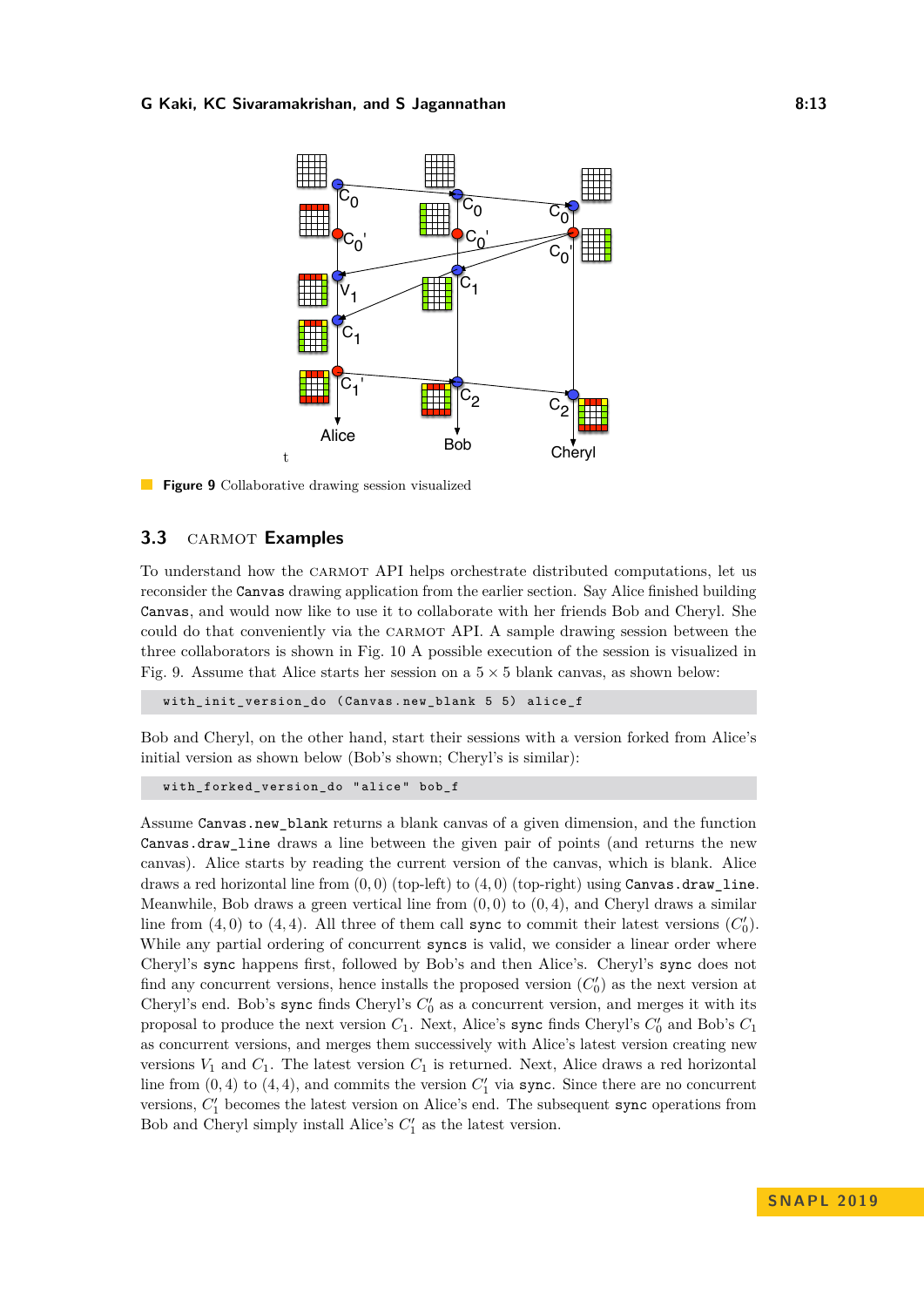```
let alice_f : (Canvas.t, unit) VST.t =
  get_current_version () >>= fun c0 ->
  let c0' = Canvas.draw_line c0{x = 0; y = 0} {x = 4; y = 0} in
  sync_next_version c0 '
              ['bob"; 'chery1"] >> fun c1 ->let c1' = Canvas.draw_line c1
               {x=0; y=4} {x=4; y=4} in
  sync_next_version c1 '
              ["bob"; "cheryl"] >>= fun c2 ->
  return ()
let bob_f : (Canvas.t, unit) VST.t =
  get\_current\_version () >>= fun c0 ->
  let c0' = Canvas.draw line c0{x = 0; y = 0} {x = 0; y = 4} in
  sync_next_version c0 '
              [" alice"; " cheryl"] >>= fun c1 ->
  sync_next_version c1
              ['alice"; "chery1"] >> fun c2 ->return ()
let cheryl f : ( Canvas .t , unit ) VST .t =
  get_current_version () >>= fun c0 ->
  let c0' = Canvas.draw_line c0{x = 4; y = 0} {x = 4; y = 0} in
  sync_next_version c0 '
              ['alice"; "bob"] >> fun c1 ->sync_next_version c1
               ['alice"; "bob"] >> fun c2 ->return ()
```
**Figure 10** A collaborative drawing session between Alice, Bob, and Cheryl via the Canvas app

Computations at Blockchain peers can be similarly defined using the carmot API. The peer that initiates the blockchain with a genesis block (using the init function of blockchain) also starts the computation using CARMOT's with init version do (let init user url stand for the initializing peer's public key):

```
with_init_version_do
  { txns = Set . empty ; chain = init init_user_pkey }
  ( peer_f init_user_pkey )
```
Other peers start their computations by forking off the init user (let peer\_key denote the peer's public key):

```
with_forked_version_do init_user_url ( peer_f peer_key )
```
Once initiated, the computation that runs on each peer is the same, and is defined by the peer f function. Each peer runs in an eternal loop, concurrently serving new transactions and mining blocks, and periodically synchronizing with other (available) peers. operation. A illustrative definition of peer\_f is shown in Fig. [11.](#page-14-0) The peer initially forks two threads - one for mining new blocks (miner\_f) and other to serve incoming transaction requests (server\_f). Next, it enters a loop where it first synchronizes with the local miner and server threads, and then synchronizes with other peers in the blockchain network, thereby acting as a mediator between its miner and server, and also between the local threads and remote peers. The loop repeats every 5ms. The lift lwt API, which was not listed in Fig. [8,](#page-11-0) is a helper function that lets an LWT computation [\[27\]](#page-18-3) be treated as a carmot computation. The mining thread (miner\_f) repeatedly mines a new block and synchronizes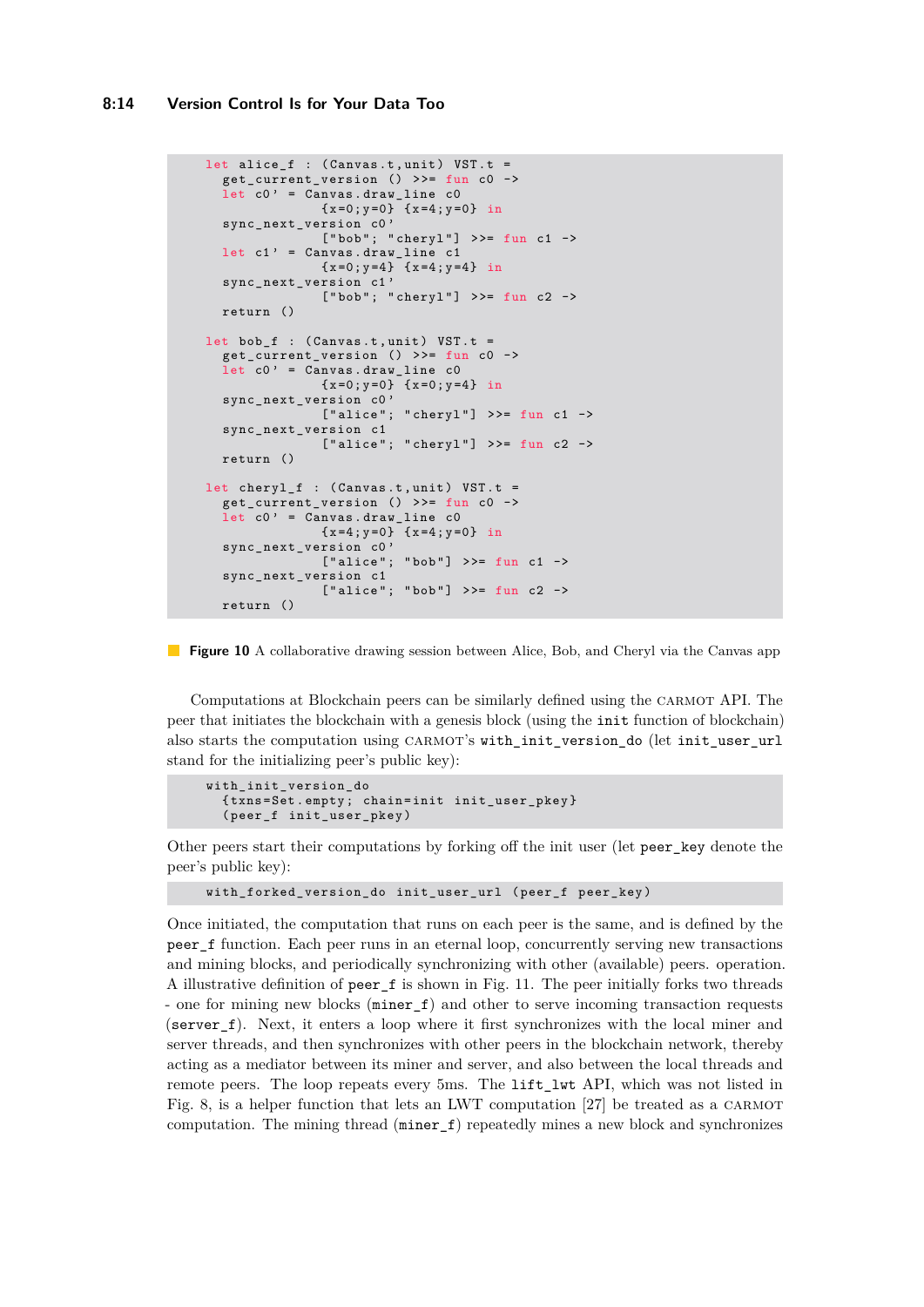```
let rec miner_f peer_key parent_url =
  get_current_version () > >= fun t ->
  let t' = mine_block peer_key t in
  sync_next_version t' [parent_url] >>= fun _ ->
  miner_f peer_key parent_url
let rec server_f parent_url =
  get_current_version () >>= fun t ->
  get_{trans} request () >>= fun req ->
  let t' = new_txn req.s_key req.r_key req.amt t in
  sync_next_version t' [parent_url] >>= fun _ ->
  server_f parent_url
let peer_f peer_key =
  fork_version ( miner_f peer_key ) > >= fun miner_url ->
  fork_version server_f > >= fun server_url ->
  let rec loop () =get_current_version () -> fun t ->
    sync_next_version t [miner_url; server_url] -> fun t' ->
    sync_next_version t' peer_urls
    lift\_lwt (Lwt_unix.sleep 0.005) >>= fun _ ->
   loop () in
  loop ()
```
**Figure 11** Computation at a blockchain peer expressed using CARMOT API

with the parent. Similarly, the server thread (server  $_f$ ) repeatedly reads a new transaction request (blocking until one is available), creates and adds a new transaction to the pool of unconfirmed transactions, and subsequently synchronizes with the parent. This computation is repeated on every peer, and all such peers together makeup the blockchain network.

## **4 Related Work**

Our idea of versioning state bears resemblance to Concurrent Revisions [\[7\]](#page-16-3), a programming abstraction that provides deterministic concurrent execution. The idea of using revisions as a means to programming eventually consistent distributed systems was further developed in [\[8\]](#page-16-4). The carmot programming model, however, differs from a concurrent revisions model because it imposes no distinction between *servers*, machines that hold global state, and *clients*, devices that operate on local, potentially stale, data. Any computation executing in a distributed environment is free to fork new versions, and synchronize against other replicated state, i.e., the operation is fully decentralized, which lets CARMOT express unconventional applications such as Blockchains. Just as significantly, carmot allows applications to customize join semantics with programmable merge operations. Indeed, the integration of a version-based mechanism within OCaml allows a degree of type safety, composability, and profitable use of polymorphism not available in related systems.

[\[10\]](#page-16-5) also presents an operational model of a replicated data store that is based on the abstract system model presented in [\[9\]](#page-16-0); their design is similar to the model described in [\[25\]](#page-18-1). In both approaches, coordination among replicas involves transmitting operations on replicated objects that are performed locally on each replica. In contrast, carmot allows programmers to use familiar state-based and functional abstractions when developing distributed applications.

Modern distributed systems are often equipped with only parsimonious data models (e.g., key-value model) and poorly understood low-level consistency guarantees that complicate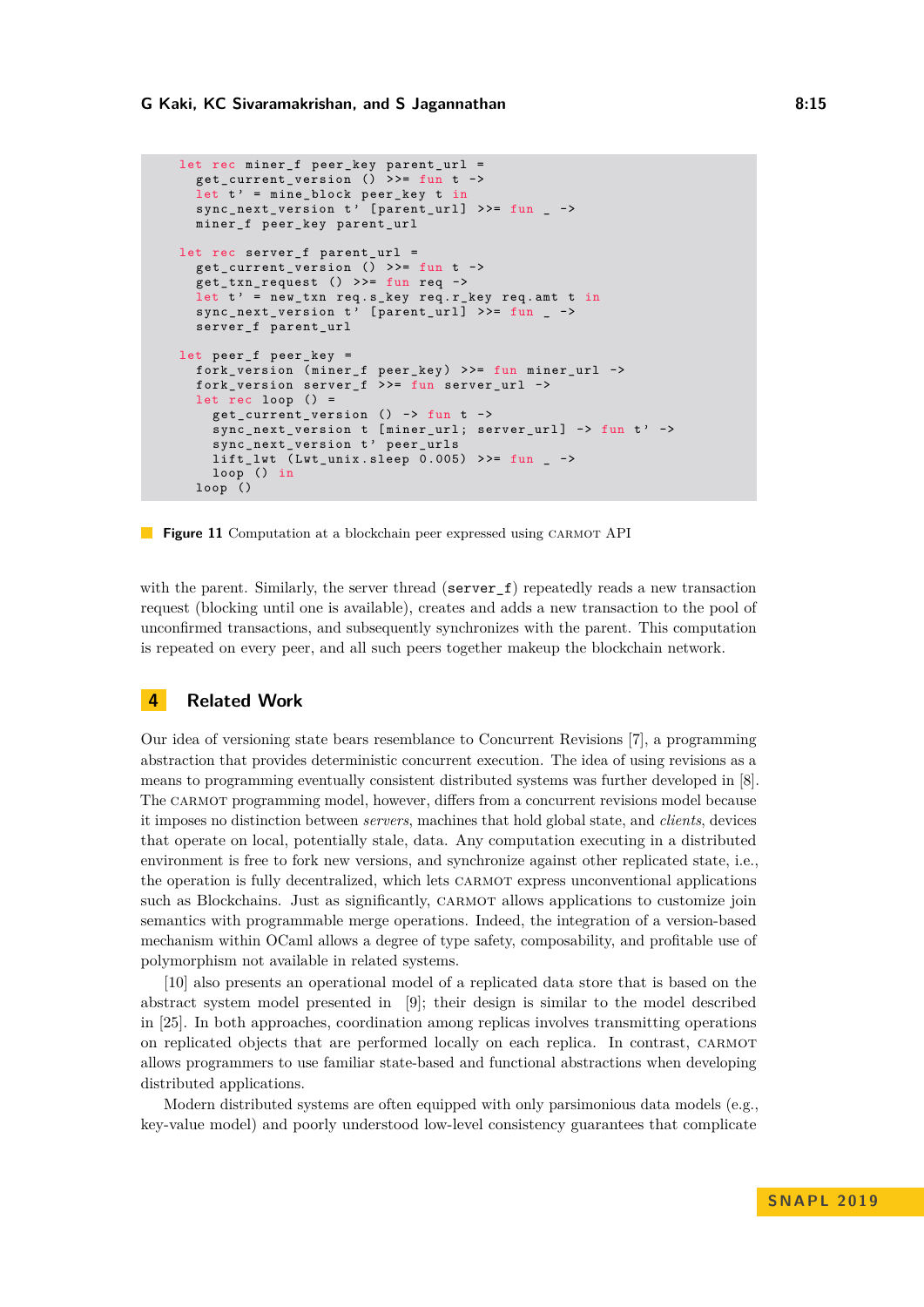#### **8:16 Version Control Is for Your Data Too**

program reasoning, and make it hard to enforce application integrity. Some authors [\[4\]](#page-16-6) have demonstrated that it is possible to *bolt on* high-level consistency guarantees (e.g., causal consistency) [\[20,](#page-17-8) [6\]](#page-16-7) as a *shim layer* service over existing stores without losing availability. Version control-based replication model in carmot is causally consistent by construction, and does not require any additional reasoning about consistency on behalf of programmers.

A number of verification techniques, programming abstractions, and tools have been proposed to reason about program behavior in a geo-replicated weakly consistent environment. These techniques treat replicated storage as a black box with a fixed pre-defined consistency model [\[3,](#page-16-8) [1,](#page-16-9) [14,](#page-17-9) [18,](#page-17-10) [19,](#page-17-11) [5\]](#page-16-10). On the other hand, compositional proof techniques and mechanized verification frameworks have been developed to rigorously reason about various components of a distributed data store [\[28,](#page-18-4) [17\]](#page-17-12). carmot seeks to provide a rich high-level programming model, built on rigorous foundations, that can facilitate program reasoning and verification. An important by-product of the programming model is that it does not require algorithmic restructuring to transplant a sequential or concurrent program to a distributed, replicated setting; the only additional burden imposed on the developer is the need to provide a merge operator, a function that can be often easily written for many common data types.

carmot shares some resemblance to conflict-free replicated data types (CRDT) [\[24\]](#page-17-2). CRDTs define abstract data types such as counters, sets, etc., with commutative operations such that the state of the data type always converges. Unlike CRDTs, the operations on data types in CARMOT need not commute and the reconciliation protocol is defined by user-defined merge functions. CARMOT uses 3-way merges using the lowest common ancestor, which is critical for all of our user-defined merges. However, CRDTs do not have the benefit of lowest common ancestor for merges and are only presented with the two concurrent versions. If a 3-way merge is desired, then the causal history has to be explicitly encoded in the data type. As a result, constructing even simple data types like counters are more complicated using CRDTs [\[24\]](#page-17-2) compared to their implementation in carmot.

carmot uses 3-way merges using the lowest common ancestor, which is critical for all of our user-defined merges. However, CRDTs do not have the benefit of lowest common ancestor for merges and are only presented with the two concurrent versions. If a 3-way merge is desired, then the causal history has to be explicitly encoded in the data type. As a result, constructing even simple data types like counters are more complicated using CRDTs [\[24\]](#page-17-2) compared to their implementation in carmot. CRDTs also tend to be implemented directly over the network protocols. Hence, low-level concerns such as duplicate delivery, lost messages, message reordering are explicitly handled in the data type definition. Such low-level details are abstracted away by CARMOT, which relies on the version control backend to implement a high-level branch-consistent distributed store that handles fault tolerance and network errors behind the screens.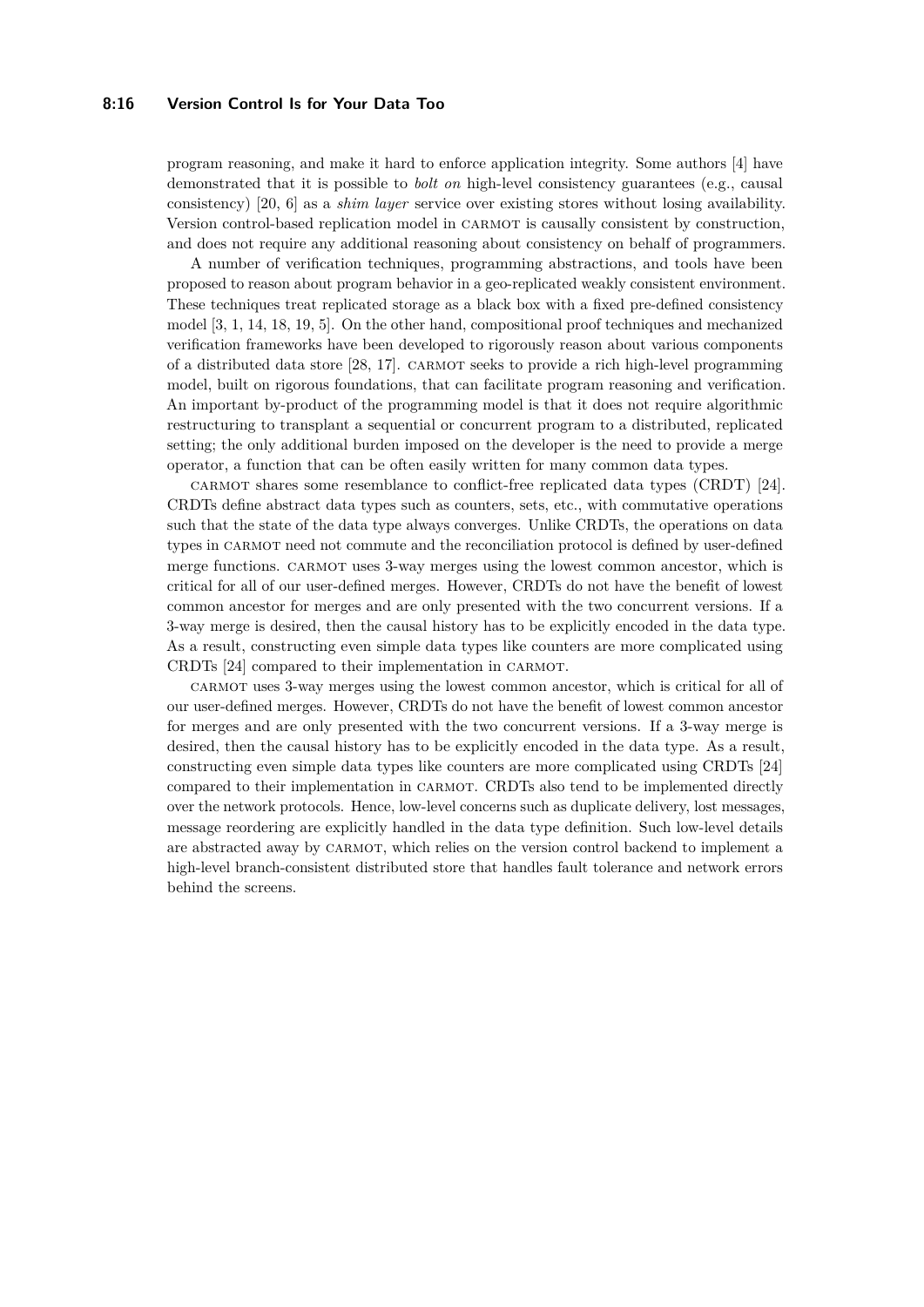#### **References**

- <span id="page-16-9"></span>**1** Peter Alvaro, Neil Conway, Joe Hellerstein, and William R. Marczak. Consistency Analysis in Bloom: a CALM and Collected Approach. In *CIDR 2011, Fifth Biennial Conference on Innovative Data Systems Research, Asilomar, CA, USA, January 9-12, 2011, Online Proceedings*, pages 249–260, 2011.
- <span id="page-16-1"></span>**2** Elli Androulaki, Artem Barger, Vita Bortnikov, Christian Cachin, Konstantinos Christidis, Angelo De Caro, David Enyeart, Christopher Ferris, Gennady Laventman, Yacov Manevich, Srinivasan Muralidharan, Chet Murthy, Binh Nguyen, Manish Sethi, Gari Singh, Keith Smith, Alessandro Sorniotti, Chrysoula Stathakopoulou, Marko Vukolić, Sharon Weed Cocco, and Jason Yellick. Hyperledger fabric: A distributed operating system for permissioned blockchains. In *Proceedings of the Thirteenth EuroSys Conference*, EuroSys '18, pages 30:1–30:15, New York, NY, USA, 2018. ACM. URL: <http://doi.acm.org/10.1145/3190508.3190538>, [doi:](http://dx.doi.org/10.1145/3190508.3190538) [10.1145/3190508.3190538](http://dx.doi.org/10.1145/3190508.3190538).
- <span id="page-16-8"></span>**3** Peter Bailis, Alan Fekete, Michael J. Franklin, Ali Ghodsi, Joseph M. Hellerstein, and Ion Stoica. Coordination Avoidance in Database Systems. *Proc. VLDB Endow.*, 8(3):185– 196, November 2014. URL: <http://dx.doi.org/10.14778/2735508.2735509>, [doi:10.14778/](http://dx.doi.org/10.14778/2735508.2735509) [2735508.2735509](http://dx.doi.org/10.14778/2735508.2735509).
- <span id="page-16-6"></span>**4** Peter Bailis, Ali Ghodsi, Joseph M. Hellerstein, and Ion Stoica. Bolt-on Causal Consistency. In *Proceedings of the 2013 ACM SIGMOD International Conference on Management of Data*, SIGMOD '13, pages 761–772, New York, NY, USA, 2013. ACM. [doi:10.1145/2463676.](http://dx.doi.org/10.1145/2463676.2465279) [2465279](http://dx.doi.org/10.1145/2463676.2465279).
- <span id="page-16-10"></span>**5** Valter Balegas, Nuno Preguiça, Rodrigo Rodrigues, Sérgio Duarte, Carla Ferreira, Mahsa Najafzadeh, and Marc Shapiro. Putting the Consistency back into Eventual Consistency. In *Proceedings of the Tenth European Conference on Computer System*, EuroSys '15, Bordeaux, France, 2015. URL: [http://lip6.fr/Marc.Shapiro/papers/](http://lip6.fr/Marc.Shapiro/papers/putting-consistency-back-EuroSys-2015.pdf) [putting-consistency-back-EuroSys-2015.pdf](http://lip6.fr/Marc.Shapiro/papers/putting-consistency-back-EuroSys-2015.pdf).
- <span id="page-16-7"></span>**6** Ahmed Bouajjani, Constantin Enea, Rachid Guerraoui, and Jad Hamza. On verifying causal consistency. In *Proceedings of the 44th ACM SIGPLAN Symposium on Principles of Programming Languages*, POPL 2017, pages 626–638, New York, NY, USA, 2017. ACM. URL: <http://doi.acm.org/10.1145/3009837.3009888>, [doi:10.1145/3009837.3009888](http://dx.doi.org/10.1145/3009837.3009888).
- <span id="page-16-3"></span>**7** Sebastian Burckhardt, Alexandro Baldassin, and Daan Leijen. Concurrent programming with revisions and isolation types. In *Proceedings of the ACM International Conference on Object Oriented Programming Systems Languages and Applications*, OOPSLA '10, pages 691–707, New York, NY, USA, 2010. ACM. URL: <http://doi.acm.org/10.1145/1869459.1869515>, [doi:10.1145/1869459.1869515](http://dx.doi.org/10.1145/1869459.1869515).
- <span id="page-16-4"></span>**8** Sebastian Burckhardt, Manuel Fähndrich, Daan Leijen, and Benjamin P. Wood. Cloud Types for Eventual Consistency. In *Proceedings of the 26th European Conference on Object-Oriented Programming*, ECOOP'12, pages 283–307, Berlin, Heidelberg, 2012. Springer-Verlag. URL: [http://dx.doi.org/10.1007/978-3-642-31057-7\\_14](http://dx.doi.org/10.1007/978-3-642-31057-7_14), [doi:10.1007/](http://dx.doi.org/10.1007/978-3-642-31057-7_14) [978-3-642-31057-7\\_14](http://dx.doi.org/10.1007/978-3-642-31057-7_14).
- <span id="page-16-0"></span>**9** Sebastian Burckhardt, Alexey Gotsman, Hongseok Yang, and Marek Zawirski. Replicated Data Types: Specification, Verification, Optimality. In *Proceedings of the 41st ACM SIGPLAN-SIGACT Symposium on Principles of Programming Languages*, POPL '14, pages 271–284, New York, NY, USA, 2014. ACM. [doi:10.1145/2535838.2535848](http://dx.doi.org/10.1145/2535838.2535848).
- <span id="page-16-5"></span>**10** Sebastian Burckhardt, Daan Leijen, Jonathan Protzenko, and Manuel Fähndrich. Global Sequence Protocol: A Robust Abstraction for Replicated Shared State. In *Proceedings of the 29th European Conference on Object-Oriented Programming*, ECOOP '15, Prague, Czech Republic, 2015. URL: <http://research.microsoft.com/pubs/240462/gsp-tr-2015-2.pdf>.
- <span id="page-16-2"></span>**11** Giuseppe DeCandia, Deniz Hastorun, Madan Jampani, Gunavardhan Kakulapati, Avinash Lakshman, Alex Pilchin, Swaminathan Sivasubramanian, Peter Vosshall, and Werner Vogels. Dynamo: Amazon's Highly Available Key-value Store. In *Proceedings of Twenty-first ACM*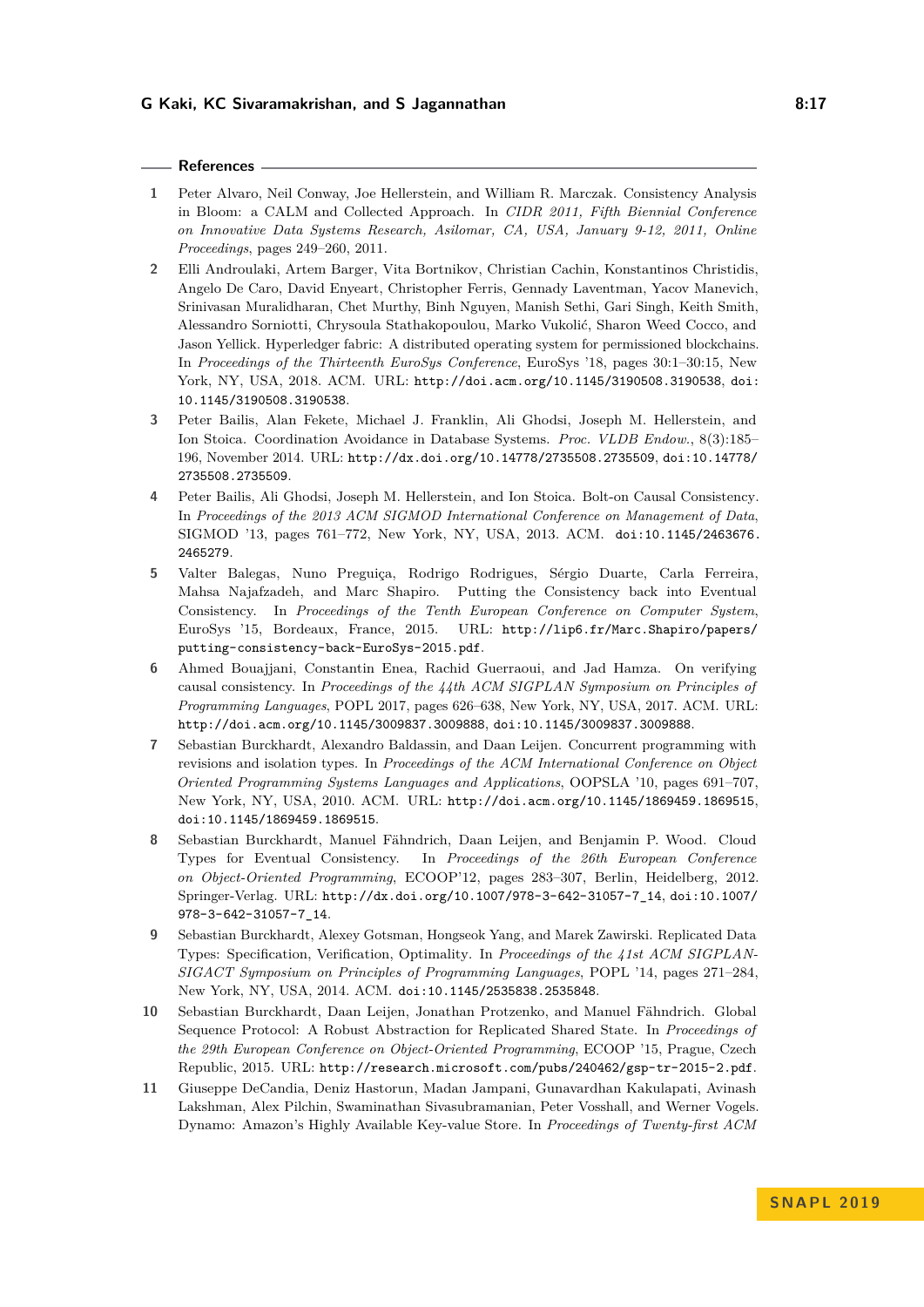*SIGOPS Symposium on Operating Systems Principles*, SOSP '07, pages 205–220, New York, NY, USA, 2007. ACM. [doi:10.1145/1294261.1294281](http://dx.doi.org/10.1145/1294261.1294281).

- <span id="page-17-1"></span>**12** Seth Gilbert and Nancy Lynch. Brewer's Conjecture and the Feasibility of Consistent, Available, Partition-tolerant Web Services. *SIGACT News*, 33(2):51–59, June 2002. [doi:](http://dx.doi.org/10.1145/564585.564601) [10.1145/564585.564601](http://dx.doi.org/10.1145/564585.564601).
- <span id="page-17-3"></span>**13** Victor B. F. Gomes, Martin Kleppmann, Dominic P. Mulligan, and Alastair R. Beresford. Verifying strong eventual consistency in distributed systems. *Proc. ACM Program. Lang.*, 1(OOPSLA):109:1–109:28, October 2017. URL: <http://doi.acm.org/10.1145/3133933>, [doi:](http://dx.doi.org/10.1145/3133933) [10.1145/3133933](http://dx.doi.org/10.1145/3133933).
- <span id="page-17-9"></span>**14** Alexey Gotsman, Hongseok Yang, Carla Ferreira, Mahsa Najafzadeh, and Marc Shapiro. 'Cause I'm Strong Enough: Reasoning About Consistency Choices in Distributed Systems. In *Proceedings of the 43rd Annual ACM SIGPLAN-SIGACT Symposium on Principles of Programming Languages*, POPL 2016, pages 371–384, New York, NY, USA, 2016. ACM. URL: <http://doi.acm.org/10.1145/2837614.2837625>, [doi:10.1145/2837614.2837625](http://dx.doi.org/10.1145/2837614.2837625).
- <span id="page-17-0"></span>**15** Gowtham Kaki, Kapil Earanky, KC Sivaramakrishnan, and Suresh Jagannathan. Safe replication through bounded concurrency verification. *Proc. ACM Program. Lang.*, 2(OOPSLA):164:1– 164:27, October 2018. URL: <http://doi.acm.org/10.1145/3276534>, [doi:10.1145/3276534](http://dx.doi.org/10.1145/3276534).
- <span id="page-17-6"></span>**16** Martin Kleppmann and Alastair R. Beresford. A conflict-free replicated json datatype. *IEEE Transactions on Parallel and Distributed Systems*, PP, 08 2016. [doi:10.1109/TPDS.2017.](http://dx.doi.org/10.1109/TPDS.2017.2697382) [2697382](http://dx.doi.org/10.1109/TPDS.2017.2697382).
- <span id="page-17-12"></span>**17** Mohsen Lesani, Christian J. Bell, and Adam Chlipala. Chapar: Certified Causally Consistent Distributed Key-value Stores. In *Proceedings of the 43rd Annual ACM SIGPLAN-SIGACT Symposium on Principles of Programming Languages*, POPL '16, pages 357–370, New York, NY, USA, 2016. ACM. URL: <http://doi.acm.org/10.1145/2837614.2837622>, [doi:10.1145/](http://dx.doi.org/10.1145/2837614.2837622) [2837614.2837622](http://dx.doi.org/10.1145/2837614.2837622).
- <span id="page-17-10"></span>**18** Cheng Li, João Leitão, Allen Clement, Nuno Preguiça, Rodrigo Rodrigues, and Viktor Vafeiadis. Automating the Choice of Consistency Levels in Replicated Systems. In *Proceedings of the 2014 USENIX Conference on USENIX Annual Technical Conference*, USENIX ATC'14, pages 281–292, Berkeley, CA, USA, 2014. USENIX Association. URL: [http://dl.acm.org/](http://dl.acm.org/citation.cfm?id=2643634.2643664) [citation.cfm?id=2643634.2643664](http://dl.acm.org/citation.cfm?id=2643634.2643664).
- <span id="page-17-11"></span>**19** Cheng Li, Daniel Porto, Allen Clement, Johannes Gehrke, Nuno Preguiça, and Rodrigo Rodrigues. Making Geo-replicated Systems Fast As Possible, Consistent when Necessary. In *Proceedings of the 10th USENIX Conference on Operating Systems Design and Implementation*, OSDI'12, pages 265–278, Berkeley, CA, USA, 2012. USENIX Association. URL: [http:](http://dl.acm.org/citation.cfm?id=2387880.2387906) [//dl.acm.org/citation.cfm?id=2387880.2387906](http://dl.acm.org/citation.cfm?id=2387880.2387906).
- <span id="page-17-8"></span>**20** Wyatt Lloyd, Michael J. Freedman, Michael Kaminsky, and David G. Andersen. Don't Settle for Eventual: Scalable Causal Consistency for Wide-area Storage with COPS. In *Proceedings of the Twenty-Third ACM Symposium on Operating Systems Principles*, SOSP '11, pages 401–416, New York, NY, USA, 2011. ACM. [doi:10.1145/2043556.2043593](http://dx.doi.org/10.1145/2043556.2043593).
- <span id="page-17-7"></span>**21** 2019. OCaml Git Library. URL: <https://opam.ocaml.org/packages/git>.
- <span id="page-17-5"></span>**22** Nuno Preguica, Joan Manuel Marques, Marc Shapiro, and Mihai Letia. A commutative replicated data type for cooperative editing. In *Proceedings of the 2009 29th IEEE International Conference on Distributed Computing Systems*, ICDCS '09, pages 395–403, Washington, DC, USA, 2009. IEEE Computer Society. URL: <https://doi.org/10.1109/ICDCS.2009.20>, [doi:10.1109/ICDCS.2009.20](http://dx.doi.org/10.1109/ICDCS.2009.20).
- <span id="page-17-4"></span>**23** 2019. CRDTs in Riak. URL: [https://docs.basho.com/riak/kv/2.0.1/learn/concepts/](https://docs.basho.com/riak/kv/2.0.1/learn/concepts/crdts/) [crdts/](https://docs.basho.com/riak/kv/2.0.1/learn/concepts/crdts/).
- <span id="page-17-2"></span>**24** Marc Shapiro, Nuno Preguiça, Carlos Baquero, and Marek Zawirski. Conflict-Free Replicated Data Types. In Xavier Défago, Franck Petit, and Vincent Villain, editors, *Stabilization, Safety, and Security of Distributed Systems*, volume 6976 of *Lecture Notes in Computer Science*, pages 386–400. Springer Berlin Heidelberg, 2011. [doi:10.1007/978-3-642-24550-3\\_29](http://dx.doi.org/10.1007/978-3-642-24550-3_29).